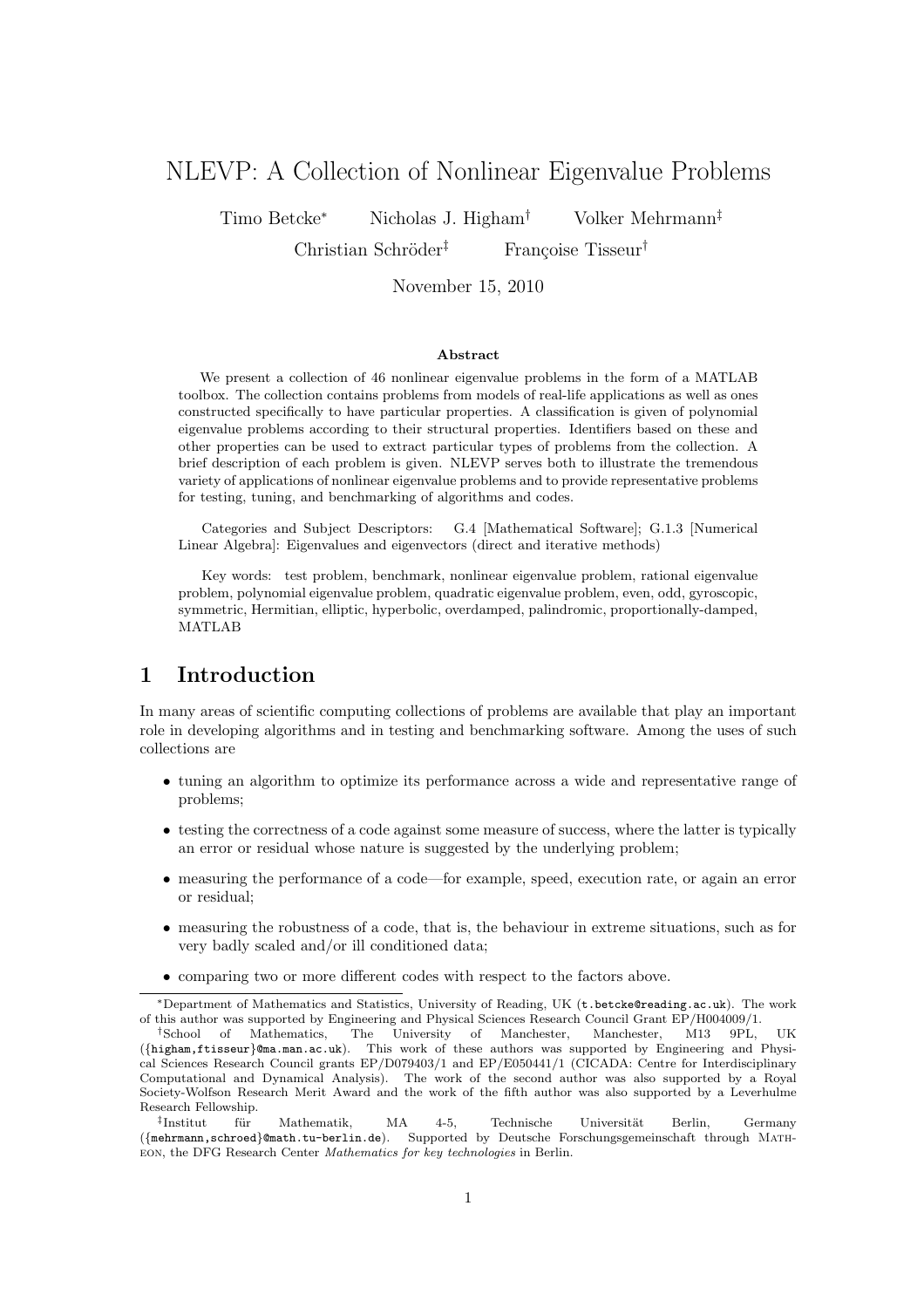A collection ideally combines problems artificially constructed to reflect a wide range of possible properties with problems representative of real applications. Problems for which something is known about the solution are always particularly attractive.

The practice of reproducible research, whereby research is published in such a way that the underlying numerical (and other) experiments can be repeated by others, has a growing number of adherents [25], [61]. Reproducible research is aided by the availability of well documented and maintained benchmark collections.

Two areas that have historically been well endowed with collections of problems implemented in software are linear algebra and optimization. In linear algebra an early collection is ACM Algorithm 694 [40], which contains parametrized, mainly dense, test matrices, most of which were later incorporated into the MATLAB gallery function. The University of Florida Sparse Matrix Collection is a regularly updated collection of sparse matrices [21], [22], with over 2200 matrices from practical applications. Matrix Market [66] also provides access to several collections of matrices, though at the time of writing it has not been updated for several years. Both the latter collections include the Harwell–Boeing collection [26] of sparse matrices and the NEP collection [3] of standard and generalized eigenvalue problems. The CONTEST toolbox [75] produces adjacency matrices describing random networks. In optimization we mention just the collections in the widely used Cute and Cuter testing environments [9], [33], though various other, sometimes more specialized, collections are available.

The growing interest in nonlinear eigenvalue problems has created the need for a collection of problems in this area. The standard form of a nonlinear eigenvalue problem is  $F(\lambda)x = 0$ , where  $F: \mathbb{C} \to \mathbb{C}^{m \times n}$  is a given matrix-valued function and  $\lambda \in \mathbb{C}$  and the nonzero vector  $x \in \mathbb{C}^n$ are the sought eigenvalue and eigenvector, respectively. Rational and polynomial functions are of particular interest, the most practically important case being the quadratic  $Q(\lambda) = \lambda^2 A +$  $\lambda B + C$ , which corresponds to the quadratic eigenvalue problem. For recent surveys on nonlinear eigenproblems see [67] and [80]. Associated with an  $n \times n$  matrix quadratic  $Q(\lambda)$  are the matrix equations  $X^2A + XB + C = 0$  and  $AX^2 + BX + C = 0$ , where the unknown  $X \in \mathbb{C}^{n \times n}$  is called a solvent [24], [31] [42]. Thus a matrix polynomial  $P(\lambda)$  defines both an eigenvalue problem and two matrix equations.

We have built a collection of nonlinear eigenvalue problems from a variety of sources. Some are from models of real-life applications, while others have been constructed specifically to have particular properties. Many of the matrices have been used in previous papers to test numerical algorithms. In order to provide focus and keep the collection to a manageable size we have chosen to exclude linear problems from the collection. The problems range from the old, such as the wing problem from the classic 1938 book of Frazer, Duncan, and Collar [30], to the very recent, notably several problems from research in 3D vision that are not yet well known in the numerical analysis community.

Nonlinear eigenvalue problems are often highly structured and it is important to take account of the structure both in developing the theory and in designing numerical methods. We therefore provide a thorough classification of our problems that records the most relevant structural properties.

We have chosen to implement the collection in MATLAB, as a toolbox, recognizing that it is straightforward to convert the matrices into a format that can be read by other languages by using either the built-in MATLAB I/O functions or those provided in Matrix Market. A criterion for inclusion of problems is that the underlying MATLAB code and data files are not too large, since we want to provide the toolbox as a single file that can be downloaded in a reasonable time.

The NLEVP toolbox is available, as both a zip file and a tar file, from

#### http://www.mims.manchester.ac.uk/research/numerical-analysis/nlevp.html

For details of how to install and use the toolbox see [7].

In Section 2 we explain how we classify the problems through identifers that can be used to extract specific types of problem from the collection. The main features of the problems are described in Section 3, while Section 4 describes the design of the toolbox. Conclusions are given in Section 5.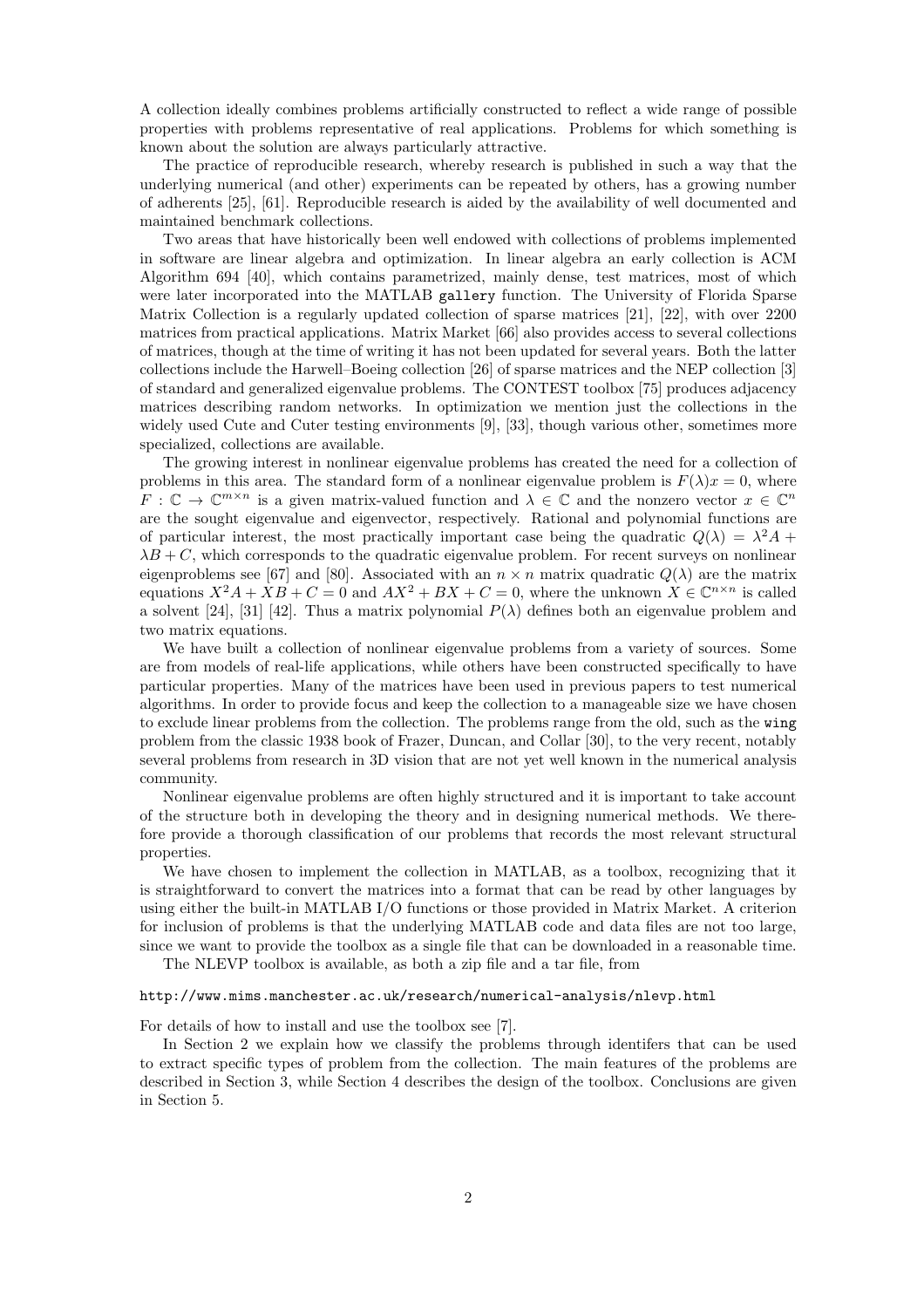# 2 Identifiers

We give in Table 1 a list of identifiers for the types of problems available in the collection and in Table 2 a list of identifiers that specify the properties of problems in the collection. These properties can be used to extract specialized subsets of the collection for use in numerical experiments. All the identifiers are case insensitive. In the next two subsections we briefly recall some relevant definitions and properties of nonlinear eigenproblems.

#### 2.1 Nonlinear Eigenproblems

The **polynomial eigenvalue problem** (PEP) is to find scalars  $\lambda$  and nonzero vectors x and y satisfying  $P(\lambda)x = 0$  and  $y^*P(\lambda) = 0$ , where

$$
P(\lambda) = \sum_{i=0}^{k} \lambda^{i} A_{i}, \qquad A_{i} \in \mathbb{C}^{m \times n}, \quad A_{k} \neq 0
$$
 (1)

is an  $m \times n$  matrix polynomial of degree k. Here, x and y are right and left eigenvectors corresponding to the eigenvalue  $\lambda$ . The **reversal** of the matrix polynomial (1) is defined by

$$
rev(P(\lambda)) = \lambda^k P(1/\lambda) = \sum_{i=0}^k \lambda^{k-i} A_i.
$$

A PEP is said to have an eigenvalue  $\infty$  if zero is an eigenvalue of rev( $P(\lambda)$ ).

A quadratic eigenvalue problem (QEP) is a PEP of degree  $k = 2$ . For a survey of QEPs see [80]. Polynomial and quadratic eigenproblems are identified by pep and qep, respectively, in the collection (see Table 1), and any problem of type qep is automatically also of type pep.

The matrix function  $R(\lambda) \in \mathbb{C}^{m \times n}$  whose elements are rational functions

$$
r_{ij}(\lambda) = \frac{p_{ij}(\lambda)}{q_{ij}(\lambda)}, \qquad 1 \le i \le m, \quad 1 \le j \le n,
$$

where  $p_{ij}(\lambda)$  and  $q_{ij}(\lambda)$  are scalar polynomials of the same variable and  $q_{ij}(\lambda) \neq 0$ , defines a rational eigenvalue problem (REP)  $R(\lambda)x = 0$  [56]. Unlike for PEPs there is no standard format for specifying REPs. For the collection we use the form

$$
R(\lambda) = P(\lambda)Q(\lambda)^{-1},
$$

where  $P(\lambda)$  and  $Q(\lambda)$  are matrix polynomials, or the less general form (often encountered in practice)

$$
R(\lambda) = A + \lambda B + \sum_{i=1}^{k-1} \frac{\lambda}{\sigma_i - \lambda} C_i,
$$
\n(2)

where A, B, and the  $C_i$  are  $m \times n$  matrices, and the  $\sigma_i$  are the poles. Which form is used is specified in the help for the M-file defining the problem. Rational eigenproblems are identified by rep in the collection.

As mentioned in the introduction, PEPs and REPs are special cases of nonlinear eigenvalue **problems** (NEPs)  $F(\lambda)x = 0$ , where  $F: \mathbb{C} \to \mathbb{C}^{m \times n}$ . A convenient general form for expressing an NEP is

$$
F(\lambda) = \sum_{i=0}^{k} f_i(\lambda) A_i,
$$
\n(3)

where the  $f_i: \mathbb{C} \to \mathbb{C}$  are nonlinear functions and  $A_i \in \mathbb{C}^{m \times n}$ . Any problem that is not polynomial, quadratic, or rational is identified by nep in the collection (see Table 1).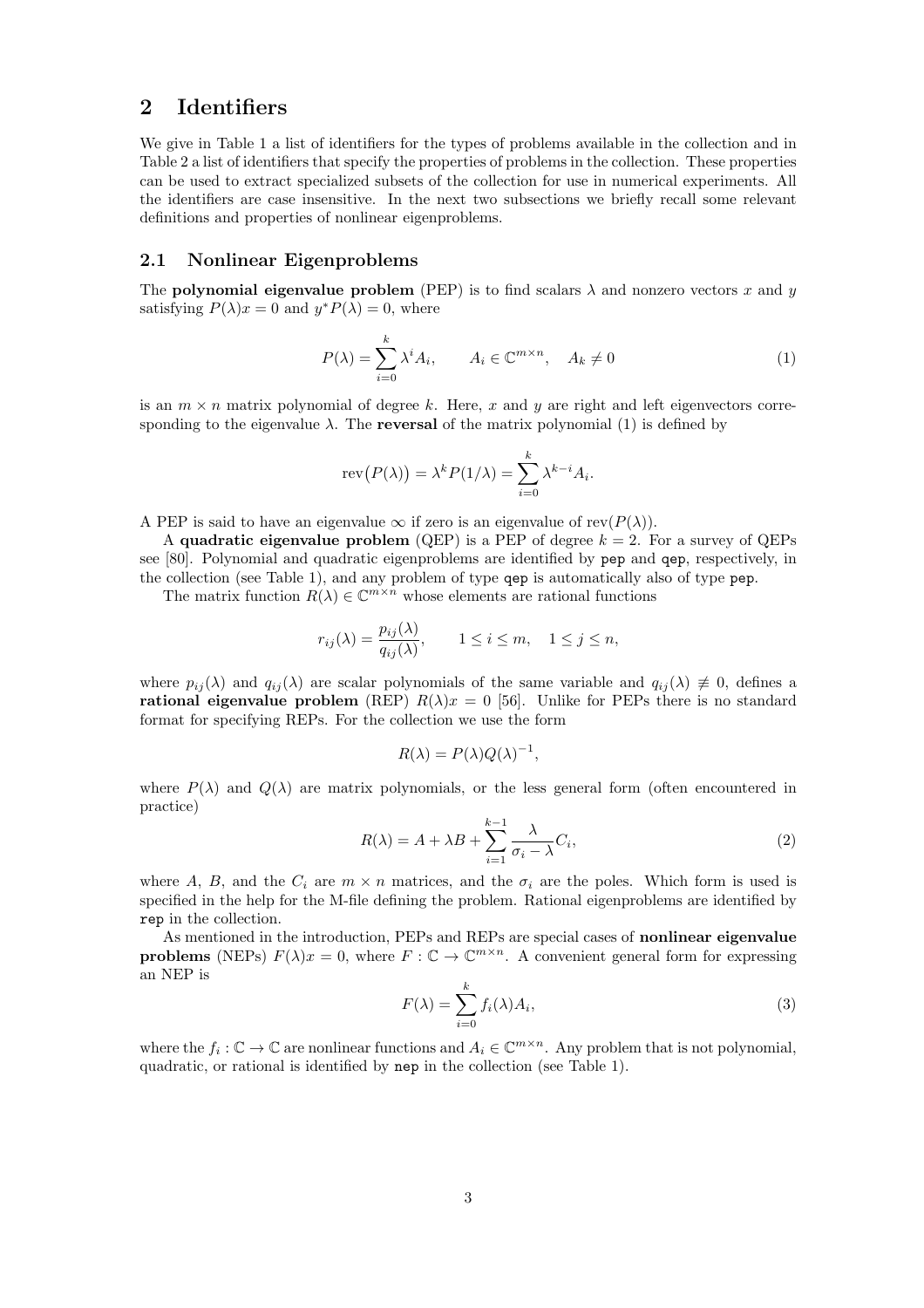Table 1: Problems available in the collection and their identifiers.

| qep | quadratic eigenvalue problem       |
|-----|------------------------------------|
| pep | polynomial eigenvalue problem      |
| rep | rational eigenvalue problem        |
| nep | other nonlinear eigenvalue problem |

Table 2: List of identifiers for the problem properties.

| nonregular          | symmetric          | hyperbolic            |
|---------------------|--------------------|-----------------------|
| real                | hermitian          | elliptic              |
| nonsquare           | $T$ -even          | overdamped            |
| sparse              | *-even             | proportionally-damped |
| scalable            | hho-T              | gyroscopic            |
| parameter-dependent | $hho-*$            |                       |
| solution            | T-palindromic      |                       |
|                     | *-palindromic      |                       |
|                     | T-anti-palindromic |                       |
|                     | *-anti-palindromic |                       |
|                     |                    |                       |

#### 2.2 Some Definitions and Properties

Nonlinear eigenproblems are said to be regular if  $m = n$  and  $\det(F(\lambda)) \neq 0$ , and nonregular otherwise. Recall that a regular PEP possesses  $nk$  (not necessarily distinct) eigenvalues [31], including infinite eigenvalues. As the majority of problems in the collection are regular we identify only nonregular problems, for which the identifier is nonregular.

The identifiers real, hermitian, and symmetric are defined in Table 3. For PEPs, the real identifier corresponds to  $P$  having real coefficient matrices, while hermitian corresponds to Hermitian (but not all real) coefficient matrices. Similarly, symmetric indicates (complex) symmetric coefficient matrices, and the real identifier is added if the coefficient matrices are real symmetric. For problems that are parameter-dependent the identifiers real and hermitian are used if the problem is real or Hermitian for real values of the parameter.

Definitions of identifiers for odd-even and palindromic-like square matrix polynomials, together with the special symmetry properties of their spectra (see [63]) are given in Table 4.

Gyroscopic systems of the form  $Q(\lambda) = \lambda^2 M + \lambda G + K$  with M, K Hermitian,  $M > 0$ , and  $G = -G^*$  skew-Hermitian are a subset of  $*$ -even (T-even when the coefficient matrices are real) QEPs and are identified with gyroscopic. Here, for a Hermitian matrix A, we write  $A > 0$  to denote that A is positive definite and  $A \geq 0$  to denote that A is positive semidefinite. When  $K > 0$ 

Table 3: Some identifiers and the corresponding spectral properties. For parameter-dependent problems, the problem is classified as real or hermitian if it is so for real values of the parameter.

| Identifier | Property of $F(\lambda) \in \mathbb{C}^{m \times n}$ | Spectral properties                                                                                                                         |
|------------|------------------------------------------------------|---------------------------------------------------------------------------------------------------------------------------------------------|
| real       | $F(\lambda) = F(\overline{\lambda})$                 | eigenvalues real or come in pairs $(\lambda, \overline{\lambda})$                                                                           |
| symmetric  | $m = n, (F(\lambda))^{T} = F(\lambda)$               | none unless $F$ is real                                                                                                                     |
|            |                                                      | <b>hermitian</b> $\vert m = n$ , $(F(\lambda))^* = F(\overline{\lambda})$ eigenvalues real or come in pairs $(\lambda, \overline{\lambda})$ |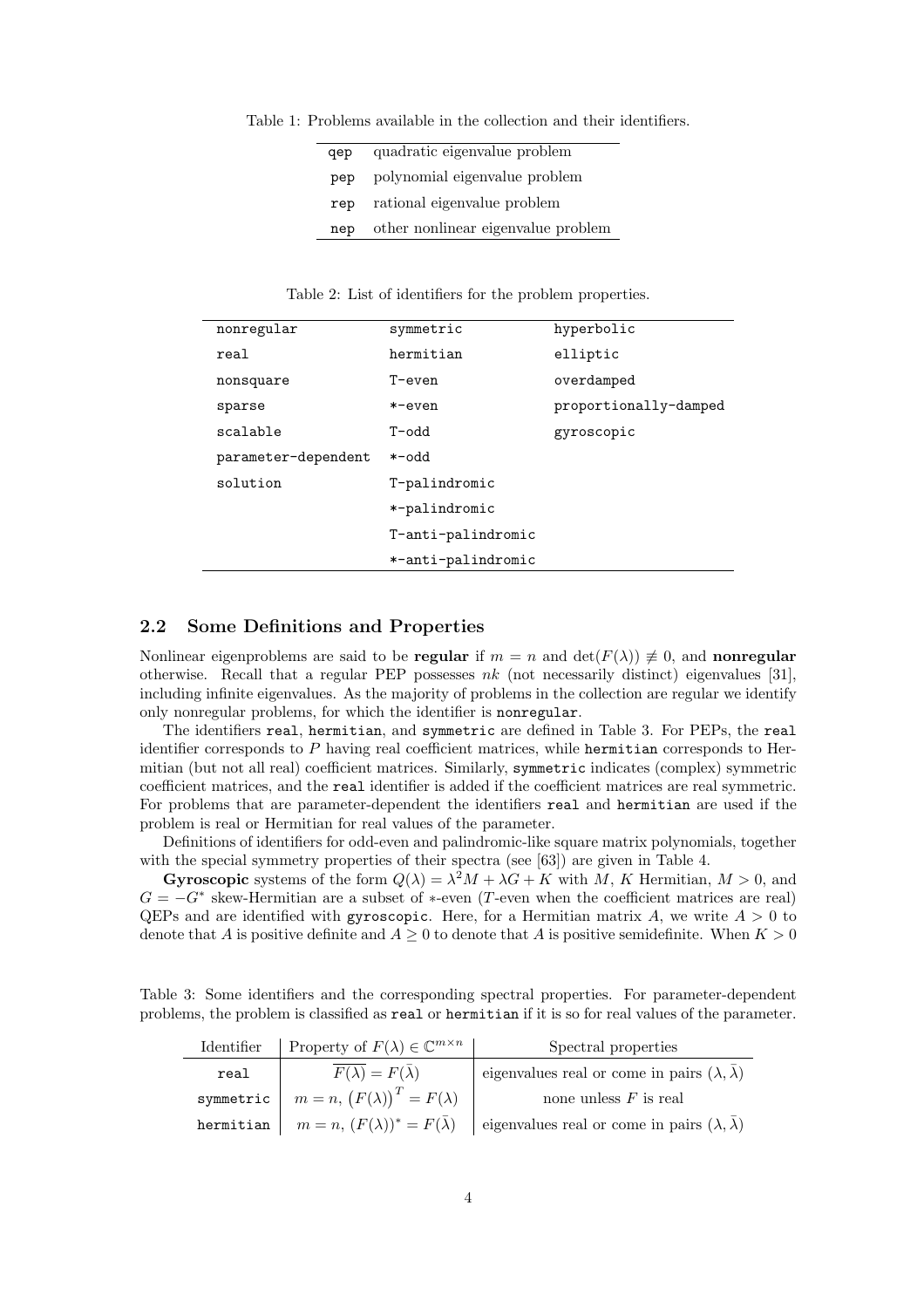| <b>Identifier</b>  | Property of $P(\lambda)$                 | Eigenvalue pairing                |
|--------------------|------------------------------------------|-----------------------------------|
| $T$ -even          | $P^T(-\lambda) = P(\lambda)$             | $(\lambda, -\lambda)$             |
| *-even             | $P^*(-\lambda) = P(\lambda)$             | $(\lambda, -\overline{\lambda})$  |
| hho-T              | $P^T(-\lambda) = -P(\lambda)$            | $(\lambda, -\lambda)$             |
| $k$ -odd           | $P^*(-\lambda) = -P(\lambda)$            | $(\lambda, -\overline{\lambda})$  |
| T-palindromic      | $revP^{T}(\lambda) = P(\lambda)$         | $(\lambda, 1/\lambda)$            |
| *-palindromic      | $revP^*(\lambda) = P(\lambda)$           | $(\lambda, 1/\overline{\lambda})$ |
| T-anti-palindromic | $\text{rev}P^{T}(\lambda) = -P(\lambda)$ | $(\lambda, 1/\lambda)$            |
| *-anti-palindromic | $\text{rev}P^*(\lambda) = -P(\lambda)$   | $(\lambda, 1/\lambda)$            |

Table 4: Some identifiers and the corresponding spectral symmetry properties.

the eigenvalues of Q are purely imaginary and semisimple [27], [58] and the quadratic  $Q(i\lambda)$  is hyperbolic.

A Hermitian matrix polynomial  $P(\lambda)$  is **hyperbolic** if there exists  $\mu \in \mathbb{R} \cup \{\infty\}$  such that  $P(\mu)$  is positive definite and for every nonzero  $x \in \mathbb{C}^n$  the scalar equation  $x^*P(\lambda)x = 0$  has k distinct zeros in  $\mathbb{R} \cup \{\infty\}$ . All the eigenvalues of such a P are real, semisimple, and grouped in k intervals, each of them containing n eigenvalues [1], [43], [65]. These polynomials are identified in the collection by hyperbolic. Overdamped systems  $Q(\lambda) = \lambda^2 M + \lambda C + K$  are particular hyperbolic QEPs for which  $M > 0$ ,  $C > 0$ , and  $K \geq 0$ ; they have the identifier overdamped. Finally, a QEP is said to be **proportionally damped** when  $M$ ,  $C$ , and  $K$  are simultaneously diagonalizable by congruence or strict equivalence [60] (a sufficient condition for which is that  $C = \alpha M + \beta K$  with M and K simultaneously diagonalizable, hence the name), and such a QEP is identified by proportionally-damped.

Hermitian matrix polynomials  $P(\lambda)$  with even degree k that are **elliptic**, i.e.,  $P(\lambda) > 0$  for all  $\lambda \in \mathbb{R}$  [65, §34], are identified by elliptic. Elliptic matrix polynomials have nonreal eigenvalues.

The identifier sparse is used if the defining matrices are stored in MATLAB's sparse format. Problems that depend on one or more parameters are identified with parameter-dependent. A separate identifier, scalable, is used to denote that the problem dimension (or a function of it) is a parameter; for such problems a default value of the parameter is provided, typically being a value used in previously published experiments.

For some problems a *supposed* solution (eigenvalues and/or eigenvectors) is returned via the last output parameter, being either an exactly known solution or an approximate or computed solution. These problems are identified with solution. The documentation for the matrix provides information on the nature of the supposed solution.

Tables 5–10 identify the QEPs, the PEPs that are of degree at least 3, the nonsquare PEPs, the REPs, and the nonlinear but non-polynomial and non-rational problems in the collection.

# 3 Collection of Problems

This section contains a brief description of all the problems in the collection. The identifiers for the problem properties are listed inside curly brackets after the name of each problem. The problems are summarized in Table 11.

We use the following notation.  $A \otimes B$  denotes the Kronecker product of A and B, namely the block matrix  $(a_{ij}B)$  [41, Sec. B.13]. The *i*th unit vector (that is, the *i*th column of the identity matrix) is denoted by  $e_i$ .

Acoustic wave 1D {pep,qep,symmetric,\*-even,parameter-dependent,scalable}. This quadratic matrix polynomial  $Q(\lambda) = \lambda^2 M + \lambda C + K$  arises from the finite element discretization of the timeharmonic wave equation  $-\Delta p - (2\pi f/c)^2 p = 0$  for the acoustic pressure p in a bounded domain, where the boundary conditions are partly Dirichlet  $(p = 0)$  and partly impedance  $(\frac{\partial p}{\partial n} + \frac{2\pi i f}{\zeta}p = 0)$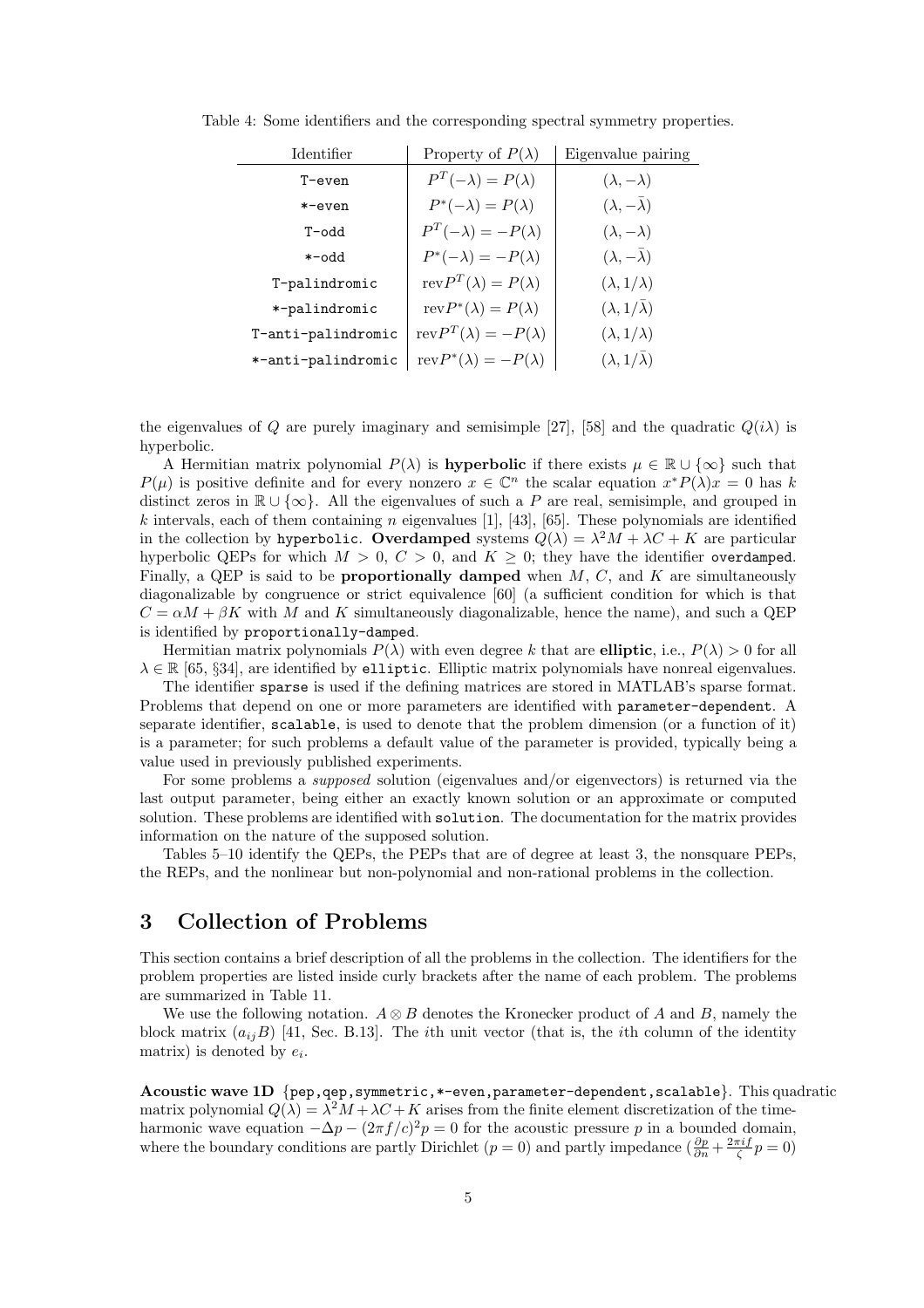| acoustic_wave_1d     | acoustic_wave_2d  | bicycle            | bilby        |  |
|----------------------|-------------------|--------------------|--------------|--|
| cd_player            | closed_loop       | concrete           |              |  |
| dirac                | foundation        | gen_hyper2         | intersection |  |
| hospital             | metal_strip       | mobile_manipulator | omnicam1     |  |
| omnicam <sub>2</sub> | pdde_stability    | power_plant        | qep1         |  |
| qep2                 | qep3              | qep4               | railtrack    |  |
| railtrack2           | relative_pose_6pt | schrodinger        | shaft        |  |
| sign1                | sign2             | sleeper            | speaker_box  |  |
| spring               | spring_dashpot    | surveillance       | wing         |  |
| wiresaw1             | wiresaw2          |                    |              |  |

Table 5: Quadratic eigenvalue problems.

Table 6: Polynomial eigenvalue problems of degree 3 and higher.

butterfly orr\_sommerfeld plasma\_drift relative\_pose\_5pt

Table 7: Nonsquare polynomial eigenvalue problems.

qep4 surveillance

Table 8: Nonregular polynomial eigenvalue problems.

qep4 surveillance

Table 9: Rational eigenvalue problems.

loaded\_string

Table 10: Nonlinear (but not rational or polynomial) eigenvalue problems.

fiber gun hadeler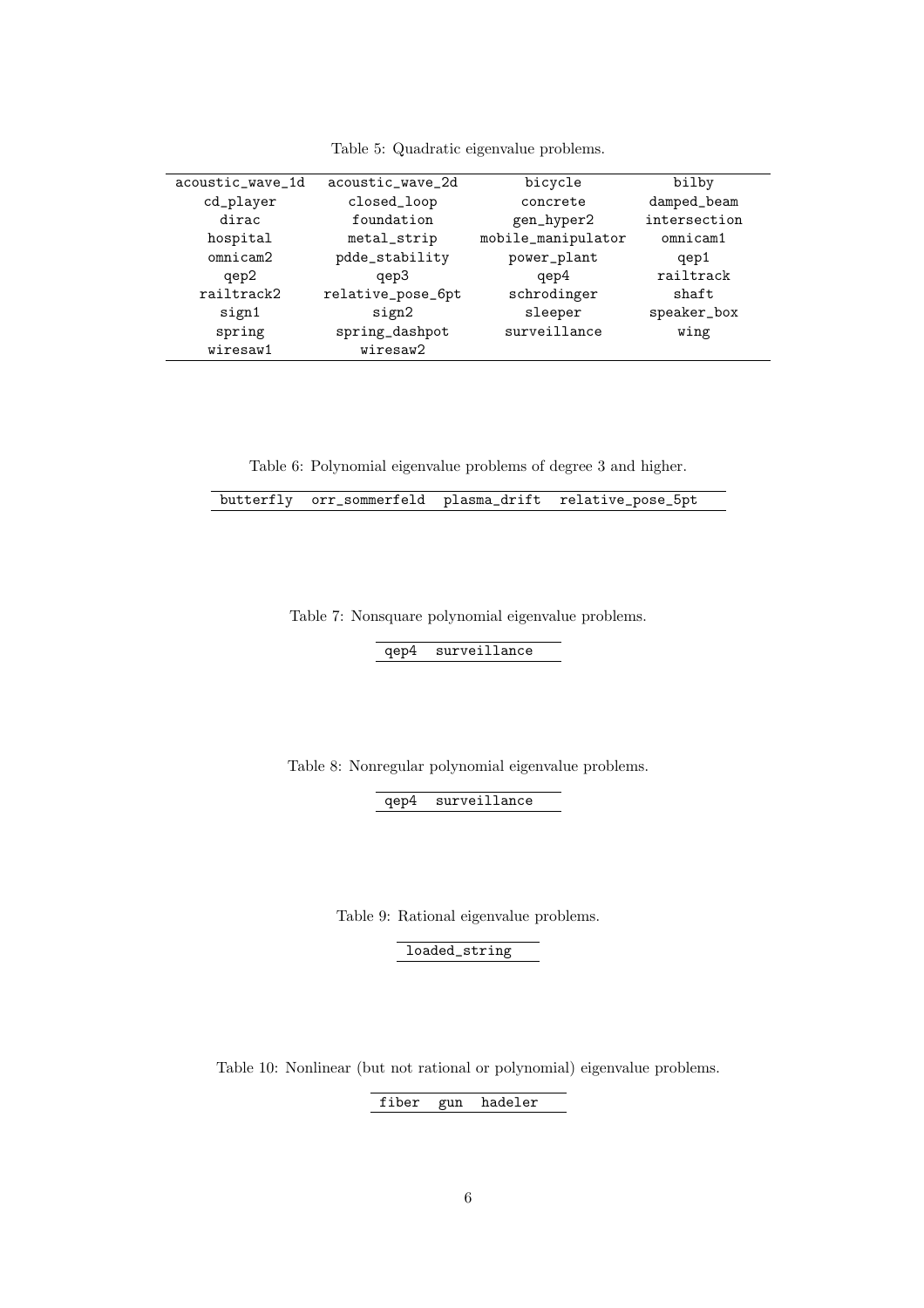| acoustic_wave_1d   | Acoustic wave problem in 1 dimension.                                   |
|--------------------|-------------------------------------------------------------------------|
| acoustic_wave_2d   | Acoustic wave problem in 2 dimensions.                                  |
| bicycle            | 2-by-2 QEP from the Whipple bicycle model.                              |
| bilby              | 5-by-5 QEP from bilby population model.                                 |
| butterfly          | Quartic matrix polynomial with T-even structure.                        |
| cd_player          | QEP from model of CD player.                                            |
| closed_loop        | 2-by-2 QEP associated with closed-loop control system.                  |
| concrete           | Sparse QEP from model of a concrete structure.                          |
| damped_beam        | QEP from simply supported beam damped in the middle.                    |
| dirac              | QEP from Dirac operator.                                                |
| fiber              | NEP from fiber optic design.                                            |
| foundation         | Sparse QEP from model of machine foundations.                           |
| gen_hyper2         | Hyperbolic QEP constructed from prescribed eigenpairs.                  |
| gun                | NEP from model of a radio-frequency gun cavity.                         |
| hadeler            | NEP due to Hadeler.                                                     |
| intersection       | 10-by-10 QEP from intersection of three surfaces.                       |
| hospital           | QEP from model of Los Angeles Hospital building.                        |
| loaded_string      | REP from finite element model of a loaded vibrating string.             |
| metal_strip        | QEP related to stability of electronic model of metal strip.            |
| mobile_manipulator | QEP from model of 2-dimensional 3-link mobile manipulator.              |
| omnicam1           | 9-by-9 QEP from model of omnidirectional camera.                        |
| omnicam2           | 15-by-15 QEP from model of omnidirectional camera.                      |
| orr_sommerfeld     | Quartic PEP arising from Orr-Sommerfeld equation.                       |
| pdde_stability     | QEP from stability analysis of discretized PDDE.                        |
| plasma_drift       | Cubic PEP arising in Tokamak reactor design.                            |
| power_plant        | 8-by-8 QEP from simplified nuclear power plant problem.                 |
| qep1               | 3-by-3 QEP with known eigensystem.                                      |
| qep2               | 3-by-3 QEP with known, nontrivial Jordan structure.                     |
| qep3               | 3-by-3 parametrized QEP with known eigensystem.                         |
| qep4               | 3-by-4 QEP with known, nontrivial Jordan structure.                     |
| railtrack          | QEP from study of vibration of rail tracks.                             |
| railtrack2         | Palindromic QEP from model of rail tracks.                              |
| relative_pose_5pt  | Cubic PEP from relative pose problem in computer vision.                |
| relative_pose_6pt  | QEP from relative pose problem in computer vision.                      |
| schrodinger        | QEP from Schrodinger operator.                                          |
| shaft              | QEP from model of a shaft on bearing supports with a damper.            |
| sign1              | QEP from rank-1 perturbation of sign operator.                          |
| sign2              | QEP from rank-1 perturbation of $2^*\sin(x) + \text{sign}(x)$ operator. |
| sleeper            | QEP modelling a railtrack resting on sleepers.                          |
| speaker_box        | QEP from model of a speaker box.                                        |
| spring             | QEP from finite element model of damped mass-spring system.             |
| spring_dashpot     | QEP from model of spring/dashpot configuration.                         |
| surveillance       | 21-by-16 QEP from surveillance camera callibration.                     |
| wing               | 3-by-3 QEP from analysis of oscillations of a wing in an airstream.     |
| wiresaw1           | Gyroscopic QEP from vibration analysis of a wiresaw.                    |
| wiresaw2           | QEP from vibration analysis of wiresaw with viscous damping effect.     |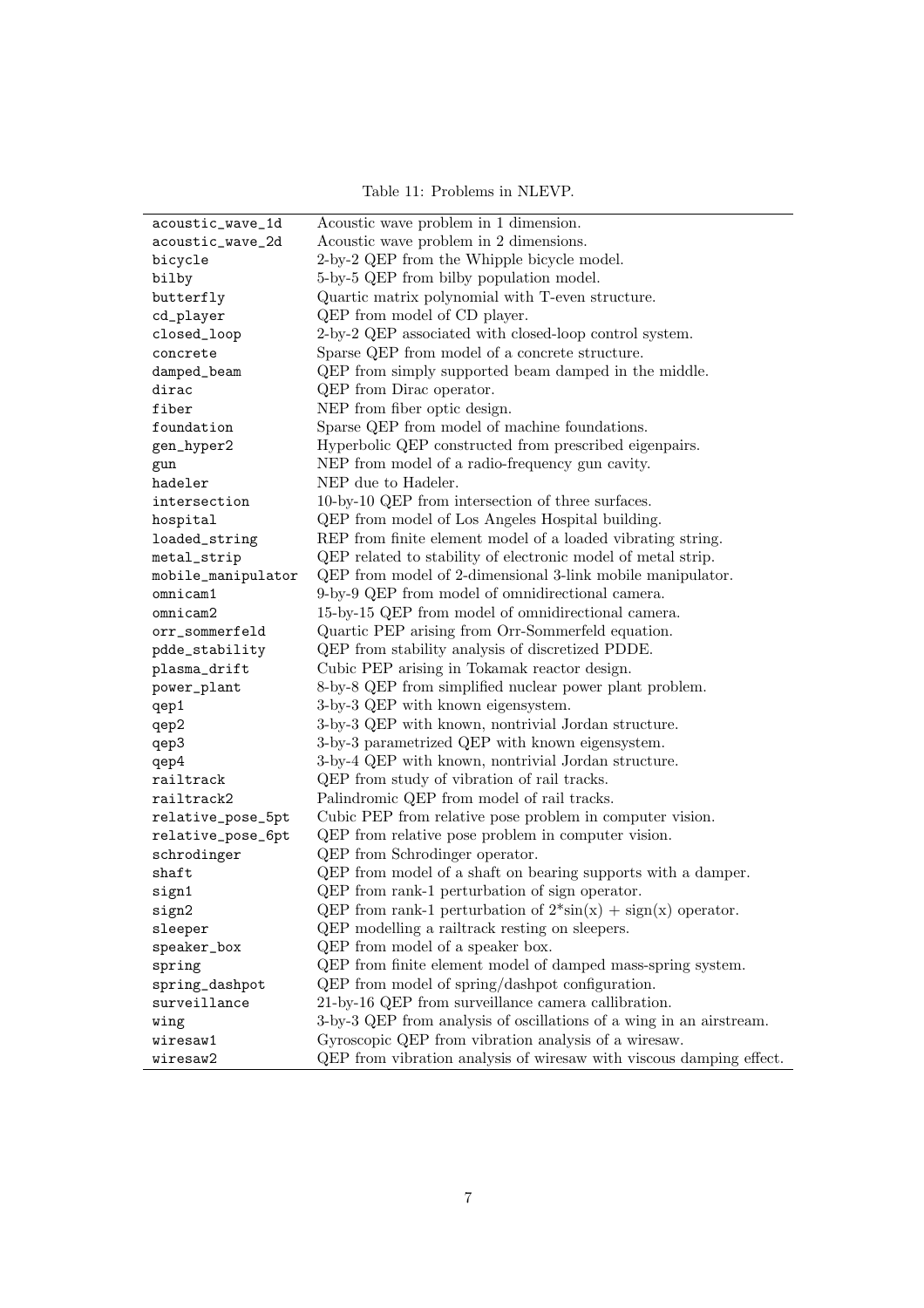[19]. Here, f is the frequency, c is the speed of sound in the medium, and  $\zeta$  is the (possibly complex) impedance. We take  $c = 1$  as in [19]. The eigenvalues of Q are the resonant frequencies of the system, and for the given problem formulation they lie in the upper half of the complex plane.

On the 1D domain [0, 1] the  $n \times n$  matrices are defined by

$$
M = -4\pi^2 \frac{1}{n} (I_n - \frac{1}{2} e_n e_n^T), \quad C = 2\pi i \frac{1}{\zeta} e_n e_n^T, \quad K = n \begin{bmatrix} 2 & -1 & & \\ -1 & \ddots & \ddots & \\ & \ddots & 2 & -1 \\ & & -1 & 1 \end{bmatrix}.
$$

Acoustic wave 2D {pep,qep,symmetric,\*-even,parameter-dependent,scalable}. A 2D version of Acoustic wave 1D. On the unit square  $[0, 1] \times [0, 1]$  with mesh size h the  $n \times n$  coefficient matrices of  $Q(\lambda)$  with  $n = \frac{1}{h}(\frac{1}{h} - 1)$  are given by

$$
M = -4\pi^2 h^2 I_{m-1} \otimes (I_m - \frac{1}{2} e_m e_m^T), \quad D = 2\pi i \frac{h}{\zeta} I_{m-1} \otimes (e_m e_m^T),
$$
  

$$
K = I_{m-1} \otimes D_m + T_{m-1} \otimes (-I_m + \frac{1}{2} e_m e_m^T),
$$

where ⊗ denotes the Kronecker product,  $m = 1/h$ ,  $\zeta$  is the (possibly complex) impedance, and

$$
D_m = \begin{bmatrix} 4 & -1 & & & \\ -1 & \ddots & \ddots & \\ & \ddots & 4 & -1 \\ & & -1 & 2 \end{bmatrix} \in \mathbb{R}^{m \times m}, \qquad T_{m-1} = \begin{bmatrix} 0 & 1 & & \\ 1 & \ddots & \ddots & \\ & \ddots & \ddots & 1 \\ & & 1 & 0 \end{bmatrix} \in \mathbb{R}^{(m-1) \times (m-1)}.
$$

The eigenvalues of Q are the resonant frequencies of the system, and for the given problem formulation they lie in the upper half of the complex plane.

Bicycle  $\{pep, qep, real, parameter-dependent\}$ . This is a  $2 \times 2$  quadratic polynomial arising in the study of bicycle self-stability [69]. The linearized equations of motion for the Whipple bicycle model can be written as

$$
M\ddot{q} + C\dot{q} + Kq = f,
$$

where M is a symmetric mass matrix, the nonsymmetric damping matrix  $C = vC_1$  is linear in the forward speed v, and the stiffness matrix  $K = gK_0 + v^2K_2$  is the sum of two parts: a velocity independent symmetric part  $gK_0$  proportional to the gravitational acceleration g and a nonsymmetric part  $v^2 K_2$  quadratic in the forward speed.

Bilby  $\{pep, qep, real, parameter-dependent\}$ . This  $5 \times 5$  quadratic matrix polynomial arises in a model from [4] for the population of the greater bilby (Macrotis lagotis), an endangered Australian marsupial. Define the  $5 \times 5$  matrix

|                   |        | $\int gx_1 (1-g)x_1 0$ |              |            |            |                         |
|-------------------|--------|------------------------|--------------|------------|------------|-------------------------|
|                   | $gx_2$ |                        | 0 $(1-g)x_2$ |            |            |                         |
| $M(g,x) =  gx_3 $ |        | $\overline{0}$         |              | $(1-g)x_3$ |            | $\mathcal{L}_{\bullet}$ |
|                   | $gx_4$ |                        |              |            | $(1-g)x_4$ |                         |
|                   | $qx_5$ |                        |              |            | $(1-g)x_5$ |                         |

The model is a quasi-birth-death process some of whose key properties are captured by the elementwise minimal solution of the quadratic matrix equation

$$
R = \beta(A_0 + RA_1 + R^2 A_2), \qquad A_0 = M(g, b), \quad A_1 = M(g, e - b - d), \quad A_2 = M(g, d),
$$

where  $b$  and  $d$  are vectors of probabilities and  $e$  is the vector of ones. The corresponding quadratic matrix polynomial is  $Q(\lambda) = \lambda^2 A + \lambda B + C$ , where

$$
A = \beta A_2^T, \quad B = \beta A_1^T - I, \quad C = \beta A_0^T.
$$

We take  $g = 0.2, b = [1, 0.4, 0.25, 0.1, 0]^T$ , and  $d = [0, 0.5, 0.55, 0.8, 1]^T$ , as in [4].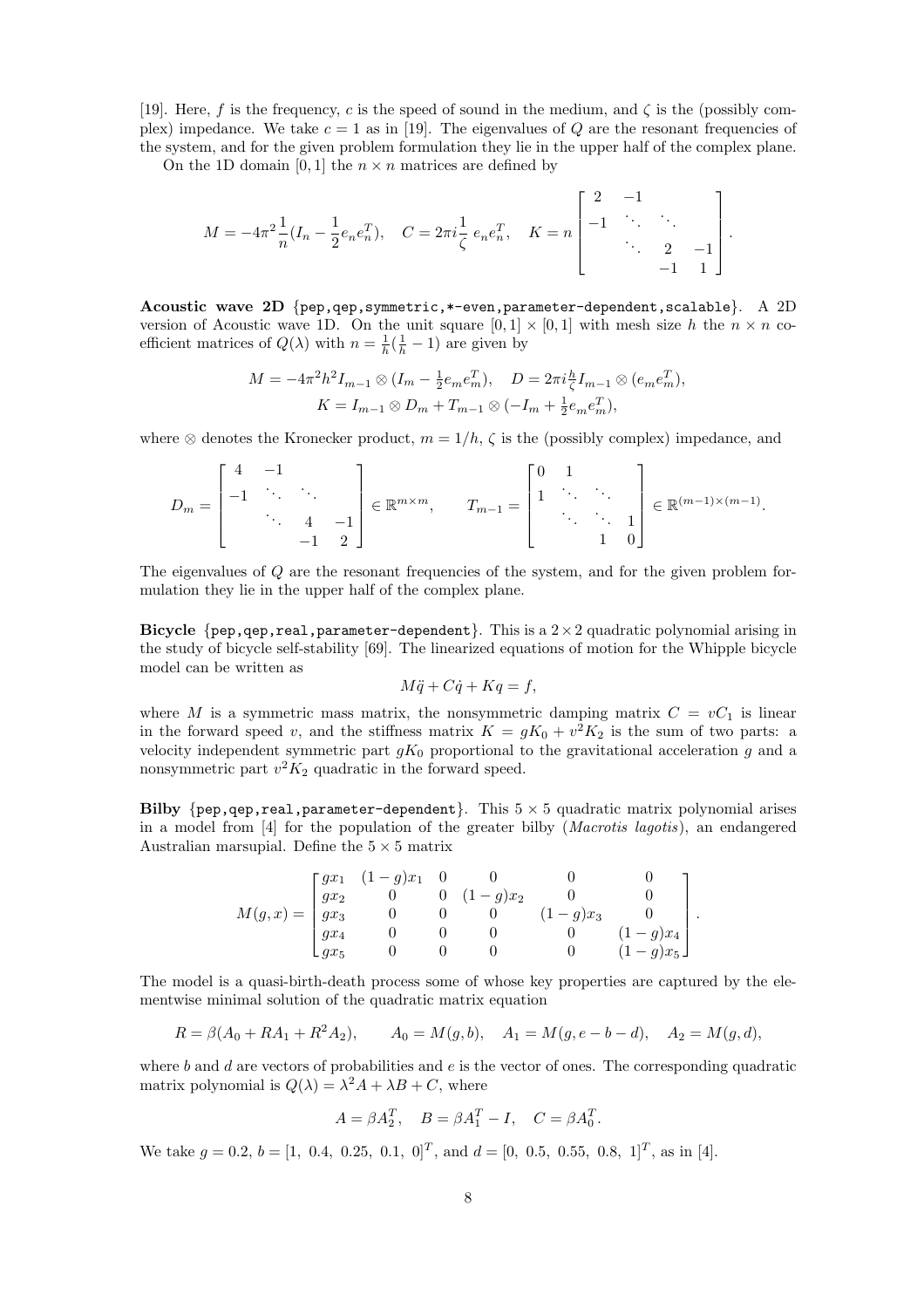Butterfly {pep,real,parameter-dependent, T-even, scalable}. This is a quartic matrix polynomial  $P(\lambda) = \lambda^4 A_4 + \lambda^3 A_3 + \lambda^2 A_2 + \lambda A_1 + A_0$  of dimension  $m^2$  with T-even structure, depending on a  $10\times1$  parameter vector c [68]. Its spectrum has a butterfly shape. The coefficient matrices are Kronecker products, with  $A_4$  and  $A_2$  real and symmetric and  $A_3$  and  $A_1$  real and skew-symmetric, assuming c is real. The default is  $m = 8$ .

**CD** player {pep,qep,real}. This is a  $60 \times 60$  quadratic matrix polynomial  $Q(\lambda) = \lambda^2 M +$  $\lambda C + K$ , with  $M = I_{60}$  arising in the study of a CD player control task [17], [18]. The mechanism that is modeled consists of a swing arm on which a lens is mounted by means of two horizontal leaf springs. This is a small representation of a larger original rigid body model (which is also quadratic).

Closed-loop {pep,qep,real,parameter-dependent}. This is a quadratic polynomial

$$
Q(\lambda)=\lambda^2 I+\lambda\left[\begin{matrix}0&1+\alpha\\1&0\end{matrix}\right]+\left[\begin{matrix}1/2&0\\0&1/4\end{matrix}\right]
$$

associated with a closed-loop control system with feedback gains 1 and  $1 + \alpha$ ,  $\alpha \geq 0$ . The eigenvalues of  $Q(\lambda)$  lie inside the unit disc if and only if  $0 \leq \alpha < 0.875$  [79].

Concrete {pep,qep,symmetric,parameter-dependent,sparse}. This is a quadratic matrix polynomial  $Q(\lambda) = \lambda^2 M + \lambda C + (1 + i\mu)K$  arising in a model of a concrete structure supporting a machine assembly [29]. The matrices have dimension 2472. M is real diagonal and low rank.  $C$ , the viscous damping matrix, is pure imaginary and diagonal.  $K$  is complex symmetric, and the factor  $1 + i\mu$  adds uniform hysteretic damping. The default is  $\mu = 0.04$ .

Damped beam {pep,qep,real, symmetric, scalable}. This QEP arises in the vibration analysis of a beam simply supported at both ends and damped in the middle [44]. The quadratic  $Q(\lambda) = \lambda^2 M + \lambda C + K$  has real symmetric coefficient matrices with  $M > 0$ ,  $K > 0$ , and  $C = ce_ne_n^T \geq 0$ , where c is a damping parameter. Half of the eigenvalues of the problem are purely imaginary and are eigenvalues of the undamped problem  $(C = 0)$ .

Dirac {pep,qep,real,symmetric,parameter-dependent,scalable}. The spectrum of this matrix polynomial is the second order spectrum of the radial Dirac operator with an electric Coulombic potential of strength  $\alpha$ ,

$$
D = \begin{bmatrix} 1 + \frac{\alpha}{r} & -\frac{d}{dr} + \frac{\kappa}{r} \\ \frac{d}{dr} + \frac{\kappa}{r} & -1 + \frac{\alpha}{r} \end{bmatrix}.
$$

For  $-\sqrt{3}/2 < \alpha < 0$  and  $\kappa \in \mathbb{Z}$ , D acts on  $L^2((0,\infty),\mathbb{C}^2)$  and it corresponds to a spherically symmetric decomposition of the space into partial wave subspaces [76]. The problem discretization is relative to subspaces generated by the Hermite functions of odd order. The size of the matrix coefficients of the QEP is  $n + m$ , corresponding to n Hermite functions in the first component of the  $L^2$  space and m in the second component [11].

For  $\kappa = -1$ ,  $\alpha = -1/2$  and n large enough, there is a conjugate pair of isolated points of the second order spectrum near the ground eigenvalue  $E_0 \approx 0.866025$ . The essential spectrum,  $(-\infty, -1]$  ∪ [1,  $\infty$ ), as well as other eigenvalues, also seem to be captured for large n.

Fiber {nep, sparse, solution}. This nonlinear eigenvalue problem arises from a model in fiber optic design based on the Maxwell equations [49], [54]. The problem is of the form

$$
F(\lambda)x = (A + s(\lambda)B - \lambda I)x = 0,
$$

where  $A \in \mathbb{R}^{2400 \times 2400}$  is tridiagonal and  $B = e_{2400}e_{2400}^T$ . The scalar function  $s(\lambda)$  is defined in terms of Bessel functions. The real, positive eigenvalues are the ones of interest.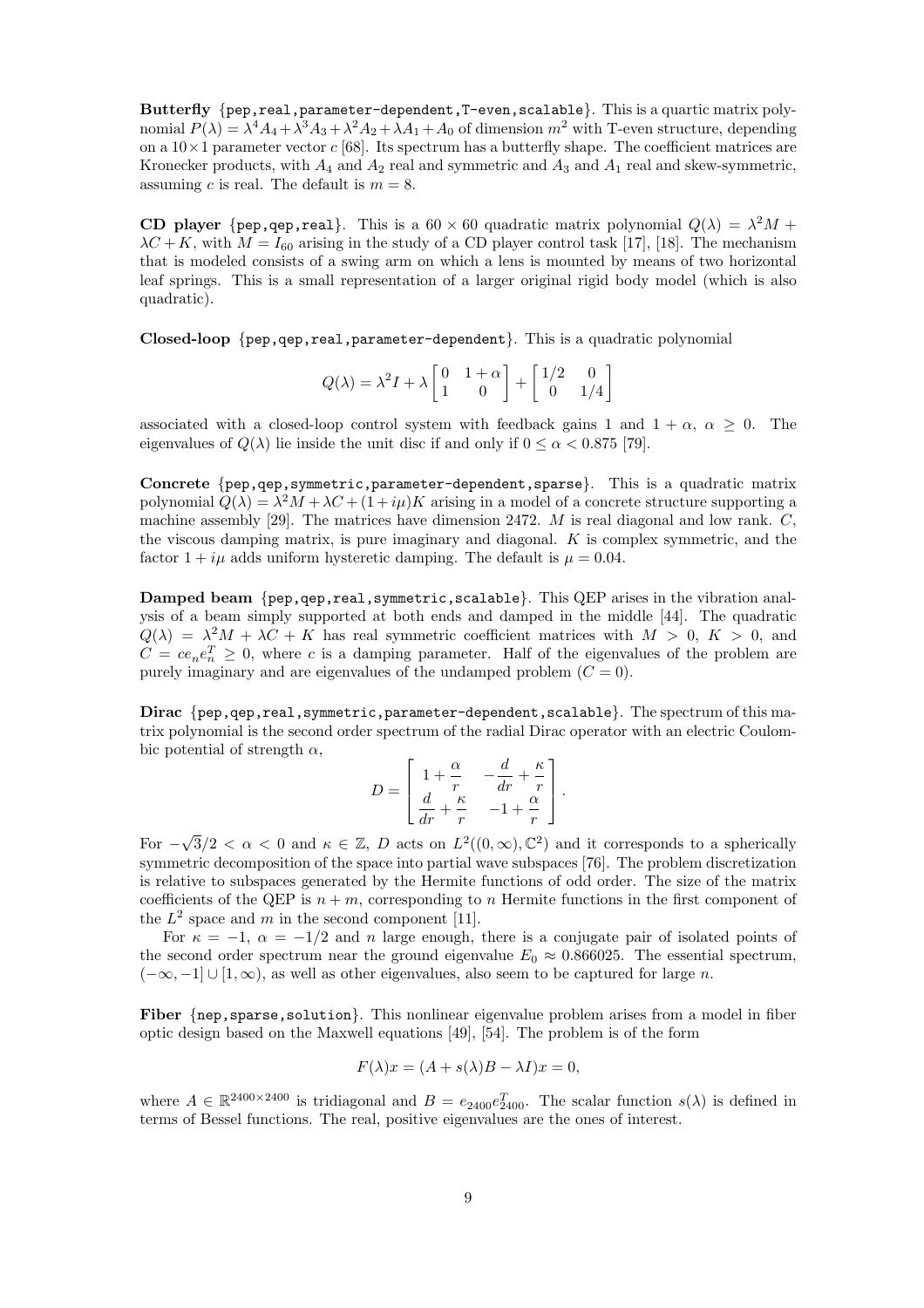Foundation {pep,qep, symmetric, sparse}. This is a quadratic matrix polynomial  $Q(\lambda)$  =  $\lambda^2 M + \lambda C + K$  arising in a model of reinforced concrete machine foundations resting on the ground [29]. The matrices have dimension 3627; M is real and diagonal, C is complex and diagonal, and K is complex symmetric.

Gen hyper2 {pep,qep,real,symmetric,hyperbolic,parameter-dependent,scalable,solution}. This example generates a hyperbolic quadratic matrix polynomial from a given set of eigenvalues and eigenvectors  $(\lambda_k, v_k)$ ,  $k = 1: 2n$ , such that with

$$
\Lambda = \text{diag}(\lambda_1, \dots, \lambda_{2n}) =: \text{diag}(\Lambda_1, \Lambda_2), \qquad \Lambda_1, \Lambda_2 \in \mathbb{R}^{n \times n},
$$
  

$$
V := [v_1, \dots, v_{2n}] =: [V_1 \quad V_2], \qquad V_1, V_2 \in \mathbb{R}^{n \times n},
$$

 $\lambda_{\min}(\Lambda_1) > \lambda_{\max}(\Lambda_2)$ ,  $V_1$  is nonsingular, and  $V_2 = V_1 U$  for some orthogonal matrix U. Then the  $n \times n$  symmetric quadratic  $Q(\lambda) = \lambda^2 A + \lambda B + C$  with

$$
A = \Gamma^{-1}, \qquad \Gamma = V_1 \Lambda_1 V_1^T - V_2 \Lambda_2 V_2^T,
$$
  
\n
$$
B = -A(V_1 \Lambda_1^2 V_1^T - V_2 \Lambda_2^2 V_2^T) A,
$$
  
\n
$$
C = -A(V_1 \Lambda_1^3 V_1^T - V_2 \Lambda_2^3 V_2^T) A + B \Gamma B,
$$

is hyperbolic and has eigenpairs  $(\lambda_k, v_k)$ ,  $k = 1: 2n$  [1], [35]. The quadratic  $Q(\lambda)$  has the property that A is positive definite and  $-Q(\mu)$  is positive definite for all  $\mu \in (\lambda_{\max}(\Lambda_2), \lambda_{\min}(\Lambda_1)).$  If  $\lambda_{\max}(\Lambda)$  < 0 then B and C are positive definite and  $Q(\lambda)$  is overdamped.

Gun {nep,sparse}. This nonlinear eigenvalue problem models a radio-frequency gun cavity. The eigenvalue problem is of the form

$$
F(\lambda)x = \left[K - \lambda M + i(\lambda - \sigma_1^2)^{\frac{1}{2}}W_1 + i(\lambda - \sigma_2^2)^{\frac{1}{2}}W_2\right]x = 0,
$$

where  $M, K, W_1, W_2$  are real symmetric matrices of size 9956  $\times$  9956. K is positive semidefinite and M is positive definite. In this example  $\sigma_1 = 0$  and  $\sigma_2 = 108.8774$ . The eigenvalues of interest are the  $\lambda$  for which  $\lambda^{1/2}$  is close to 146.71 [62, p. 59].

Hadeler {nep,real,symmetric,scalable}. This nonlinear eigenvalue problem, from Hadeler [38], has the form

$$
F(\lambda)x = [(e^{\lambda} - 1)A_2 + \lambda^2 A_1 - \alpha A_0] x = 0,
$$

where  $A_2, A_1, A_0 \in \mathbb{R}^{n \times n}$  are symmetric and  $\alpha$  is a scalar parameter. This problem satisfies a generalized form of overdamping condition that ensures the existence of a complete set of eigenvectors [73].

**Hospital** {pep,qep,real}. This is a 24 × 24 quadratic polynomial  $Q(\lambda) = \lambda^2 M + \lambda C + K$ , with  $M = I_{24}$ , arising in the study of the Los Angeles University Hospital building [17], [18]. There are 8 floors, each with 3 degrees of freedom.

**Intersection** { $pep, qep, real$ }. This  $10 \times 10$  quadratic polynomial arises in the problem of finding the intersection between a cylinder, a sphere, and a plane described by the equations

$$
f_1(x, y, z) = 1.6e-3x^2 + 1.6e-3y^2 - 1 = 0,
$$
  
\n
$$
f_2(x, y, z) = 5.3e-4x^2 + 5.3e-4y^2 + 5.3e-4z^2 + 2.7e-2x - 1 = 0,
$$
  
\n
$$
f_3(x, y, z) = -1.4e-4x + 1.0e-4y + z - 3.4e-3 = 0.
$$
\n(4)

Use of the Macaulay resultant leads to the QEP  $Q(x)v = 0$ , where

$$
Q(x)v = [y f_1 \ z f_1 \ f_1 \ y f_2 \ z f_2 \ f_2 \ y z f_3 \ y f_3 \ z f_3 \ f_3]^T = (x^2 A_2 + x A_1 + A_0)v, \tag{5}
$$
  

$$
v = [y^3 \ y^2 z \ y^2 \ y z^2 \ z^3 \ z^2 \ y z \ y \ z \ 1]^T.
$$

The matrix  $A_2$  is singular and the QEP has only four finite eigenvalues: two real and two complex. Let  $(\lambda_i, v_i)$ ,  $i = 1, 2$  be the two real eigenpairs. With the normalization  $v_i(10) = 1$ ,  $i = 1, 2$ ,  $(x_i, y_i, z_i) = (\lambda_i, v_i(8), v_i(9))$  are solutions of (4) [64].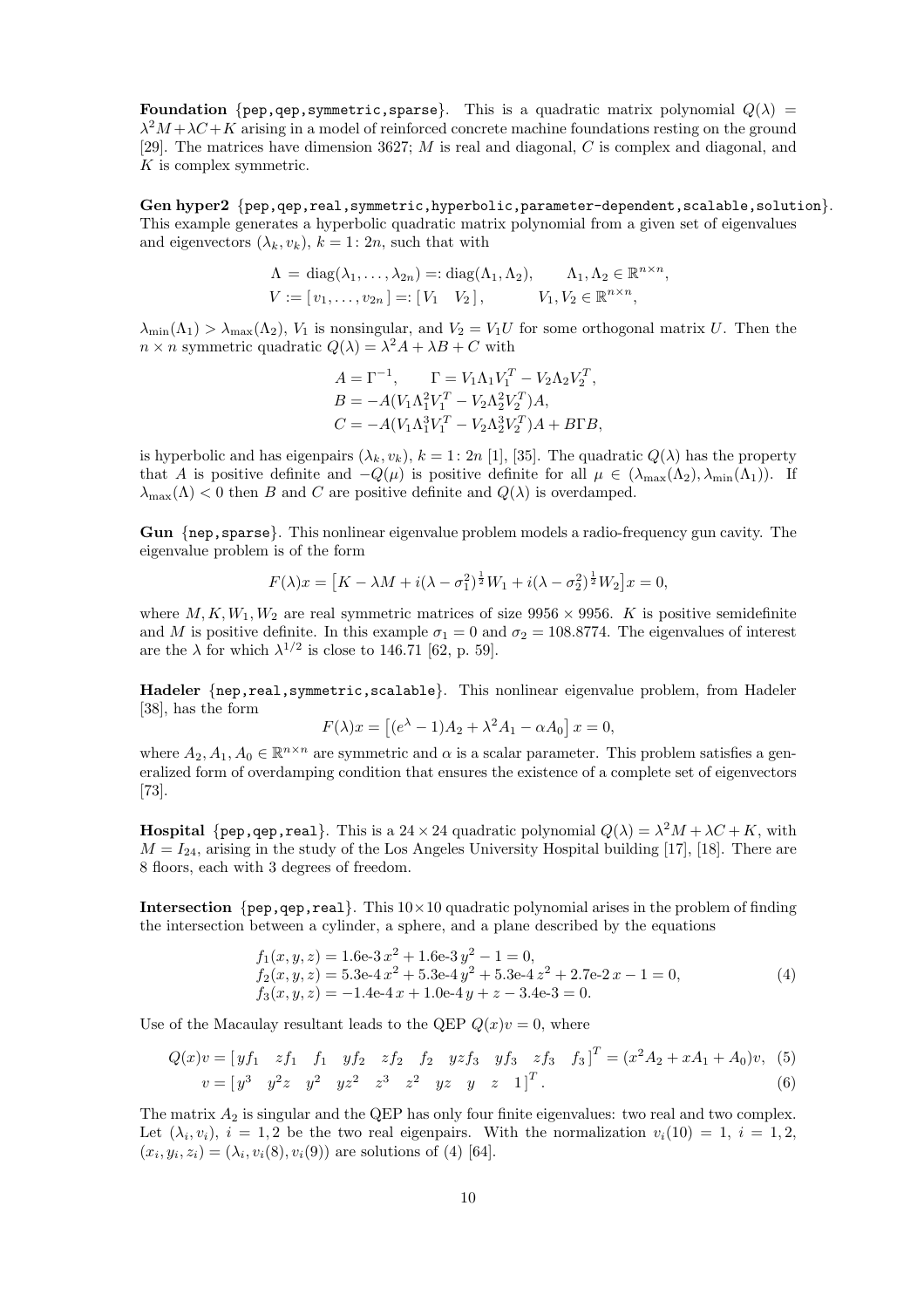Loaded string {rep,real, symmetric, parameter-dependent, scalable}. This rational eigenvalue problem arises in the finite element discretization of a boundary problem describing the eigenvibration of a string with a load of mass m attached by an elastic spring of stiffness  $k$ . It has the form

$$
R(\lambda)x = \left(A - \lambda B + \frac{\lambda}{\lambda - \sigma}C\right)x = 0,
$$

where the pole  $\sigma = k/m$ , and  $A > 0$  and  $B > 0$  are  $n \times n$  tridiagonal matrices defined by

$$
A = \frac{1}{h} \begin{bmatrix} 2 & -1 & & & \\ -1 & \ddots & \ddots & & \\ & \ddots & 2 & -1 \\ & & -1 & 1 \end{bmatrix}, \quad B = \frac{h}{6} \begin{bmatrix} 4 & 1 & & \\ 1 & \ddots & \ddots & \\ & \ddots & 4 & 1 \\ & & 1 & 2 \end{bmatrix},
$$

and  $C = ke_n e_n^T$  with  $h = 1/n$  [74].

Metal strip {pep,qep,real}. Modelling the electronic behaviour of a metal strip using partial element equivalent circuits (PEEC's) [5] results in the delay differential equation

$$
\begin{cases}\nD_1 \dot{x}(t-h) + D_0 \dot{x}(t) = A_0 x(t) + A_1 x(t-h), & t \ge 0, \\
x(t) = \varphi(t), & t \in [-h, 0),\n\end{cases}
$$

where

$$
A_0 = 100 \begin{bmatrix} -7 & 1 & 2 \\ 3 & -9 & 0 \\ 1 & 2 & -6 \end{bmatrix}, A_1 = 100 \begin{bmatrix} 1 & 0 & -3 \\ -0.5 & -0.5 & -1 \\ -0.5 & -1.5 & 0 \end{bmatrix},
$$
  
\n
$$
D_1 = -\frac{1}{72} \begin{bmatrix} -1 & 5 & 2 \\ 4 & 0 & 3 \\ -2 & 4 & 1 \end{bmatrix}, D_0 = I, \varphi(t) = [\sin(t), \sin(2t), \sin(3t)]^T.
$$

Assessing the stability of this delay differential equation by the method in [28], [52] leads to the quadratic eigenproblem  $(\lambda^2 E + \lambda F + G)u = 0$  with

$$
E = (D_0 \otimes A_1) + (A_0 \otimes D_1), \quad G = (D_1 \otimes A_0) + (A_1 \otimes D_0),
$$
  

$$
F = (D_0 \otimes A_0) + (A_0 \otimes D_0) + (D_1 \otimes A_1) + (A_1 \otimes D_1).
$$

This problem is PCP-palindromic [28], i.e., there is an involutory matrix P such that  $E = P\overline{G}P$ and  $F = P\overline{F}P$ .

Mobile manipulator  $\{pep, qep, real\}$ . This is a  $5\times 5$  quadratic matrix polynomial arising from the modelling as a time-invariant descriptor control system of a two-dimensional three-link mobile manipulator [15, Ex. 14], [14]. The system in its second-order form is

$$
M\ddot{x}(t) + D\dot{x}(t) + Kx(t) = Bu(t),
$$
  

$$
y(t) = Cx(t),
$$

where the coefficient matrices are  $5 \times 5$  and of the form

$$
M = \begin{bmatrix} M_0 & 0 \\ 0 & 0 \end{bmatrix}, \quad D = \begin{bmatrix} D_0 & 0 \\ 0 & 0 \end{bmatrix}, \quad K = \begin{bmatrix} K_0 & -F_0^T \\ F_0 & 0 \end{bmatrix},
$$

with

$$
M_0 = \begin{bmatrix} 18.7532 & -7.94493 & 7.94494 \\ -7.94493 & 31.8182 & -26.8182 \\ 7.94494 & -26.8182 & 26.8182 \end{bmatrix}, \quad D_0 = \begin{bmatrix} -1.52143 & -1.55168 & 1.55168 \\ 3.22064 & 3.28467 & -3.28467 \\ -3.22064 & -3.28467 & 3.28467 \end{bmatrix},
$$

$$
K_0 = \begin{bmatrix} 67.4894 & 69.2393 & -69.2393 \\ 69.8124 & 1.68624 & -1.68617 \\ -69.8123 & -1.68617 & -68.2707 \end{bmatrix}, \quad F_0 = \begin{bmatrix} 1 & 0 & 0 \\ 0 & 0 & 1 \end{bmatrix}.
$$

The quadratic  $Q(\lambda) = \lambda^2 M + \lambda D + K$  is close to being nonregular [15], [45].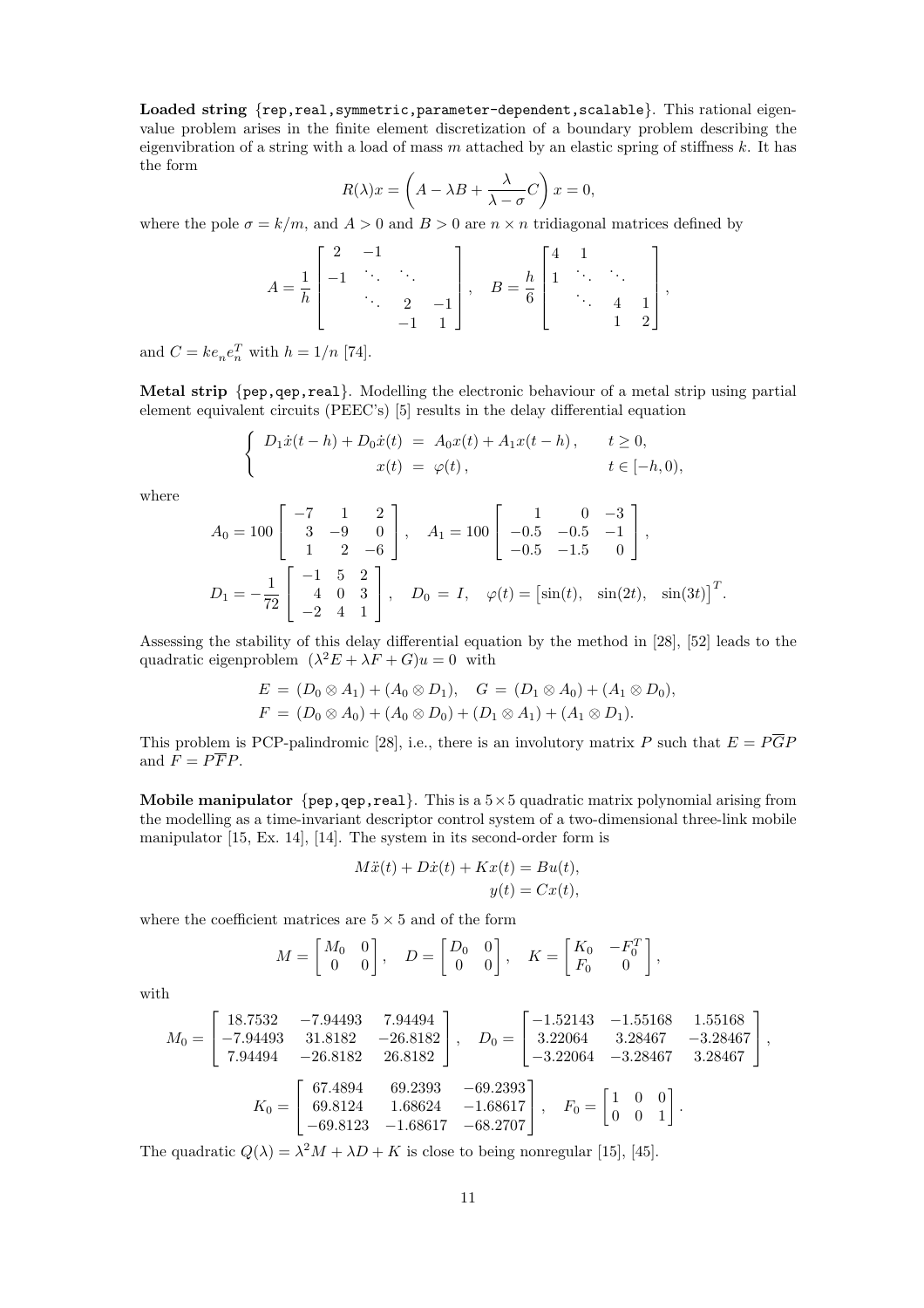**Omnicam1** {pep,qep,real}. This is a  $9 \times 9$  quadratic matrix polynomial  $Q(\lambda) = \lambda^2 A_2 + \lambda A_1 +$ A<sup>0</sup> arising from a model of an omnidirectional camera (one with angle of view greater than 180 degrees) [70]. The matrix  $A_0$  has one nonzero column,  $A_1$  has 5 nonzero columns and rank 5, while  $A_2$  has full rank. The eigenvalues of interest are the real eigenvalues of order 1.

**Omnicam2** {pep,qep,real}. This is a  $15 \times 15$  quadratic matrix polynomial  $Q(\lambda) = \lambda^2 A_2 +$  $\lambda A_1 + A_0$  arising from a model of an omnidirectional camera (one with angle of view greater than 180 degrees) [70]. The matrix  $A_0$  has one nonzero column,  $A_1$  has 5 nonzero columns and rank 5, while  $A_2$  has full rank. The eigenvalues of interest are the real eigenvalues of order 1.

Orr-Sommerfeld {pep,parameter-dependent,scalable}. This example is a quartic polynomial eigenvalue problem arising in the spatial stability analysis of the Orr–Sommerfeld equation [79]. The Orr–Sommerfeld equation is a linearization of the incompressible Navier–Stokes equations in which the perturbations in velocity and pressure are assumed to take the form  $\Phi(x, y, t) = \phi(y)e^{i(\lambda x - \omega t)}$ , where  $\lambda$  is a wavenumber and  $\omega$  is a radian frequency. For a given Reynolds number  $R$ , the Orr–Sommerfeld equation may be written

$$
\left[ \left( \frac{d^2}{dy^2} - \lambda^2 \right)^2 - iR \left\{ (\lambda U - \omega) \left( \frac{d^2}{dy^2} - \lambda^2 \right) - \lambda U'' \right\} \right] \phi = 0.
$$
 (7)

In spatial stability analysis the parameter is  $\lambda$ , which appears to the fourth power in (7), so we obtain a quartic polynomial eigenvalue problem. The quartic is constructed using a Chebyshev spectral discretization. The eigenvalues  $\lambda$  of interest are those closest to the real axis and Im( $\lambda$ ) > 0 is needed for stability. The default values  $R = 5772$  and  $\omega = 0.26943$  correspond to the critical neutral point corresponding to  $\lambda$  and  $\omega$  both real for minimum R [13], [72].

PDDE stability {qep,pep,scalable,parameter-dependent, sparse, symmetric}. This problem arises from the stability analysis of a partial delay-differential equation (PDDE) [28], [52, Ex. 3.22]. Discretization gives rise to a time-delay system

$$
\dot{x}(t) = A_0 x(t) + A_1 x(t - h_1) + A_2 x(t - h_2),
$$

where  $A_0 \in \mathbb{R}^{n \times n}$  is tridiagonal and  $A_1, A_2 \in \mathbb{R}^{n \times n}$  are diagonal with

$$
(A_0)_{kj} = \begin{cases} -2(n+1)^2/\pi^2 + a_0 + b_0 \sin(j\pi/(n+1)) & \text{if } k = j, \\ (n+1)^2/\pi^2 & \text{if } |k - j| = 1, \end{cases}
$$
  

$$
(A_1)_{jj} = a_1 + b_1 \frac{j\pi}{n+1} \left( 1 - e^{-\pi(1-j/(n+1))} \right),
$$
  

$$
(A_2)_{jj} = a_2 + b_2 \frac{j\pi^2}{n+1} \left( 1 - j/(n+1) \right).
$$

Here, the  $a_k$  and  $b_k$  are real scalar parameters and  $n \in \mathbb{N}$  is the number of uniformly spaced interior grid points in the discretization of the PDDE. Asking for the delays  $h_1, h_2$  such that the delay system is stable leads to the quadratic eigenvalue problem  $(\lambda^2 E + \lambda F + G) v = 0$  of dimension  $n^2 \times n^2$  with

$$
E = I \otimes A_2, \quad F = (I \otimes (A_0 + e^{-i\varphi_1} A_1)) + ((A_0 + e^{i\varphi_1} A_1) \otimes I), \quad G = A_2 \otimes I,
$$

where i is the imaginary unit and  $\varphi_1 \in [-\pi, \pi]$  is a parameter. (To answer the stability question, the QEP has to be solved for many values of  $\varphi_1$ .)

Following [52], [28] the default values are

$$
n = 20, a_0 = 2, b_0 = 0.3, a_1 = -2, b_1 = 0.2, a_2 = -2, b_2 = -0.3, \varphi_1 = -\pi/2.
$$

This problem has the following properties: it is PCP-palindromic [28], i.e., there is an involutory matrix P such that  $E = P\overline{G}P$  and  $F = P\overline{F}P$ . Moreover, only the four eigenvalues on the unit circle are of interest. The exact corresponding eigenvectors can be written as  $x_j = u_j \otimes v_j$  for  $j = 1: 4.$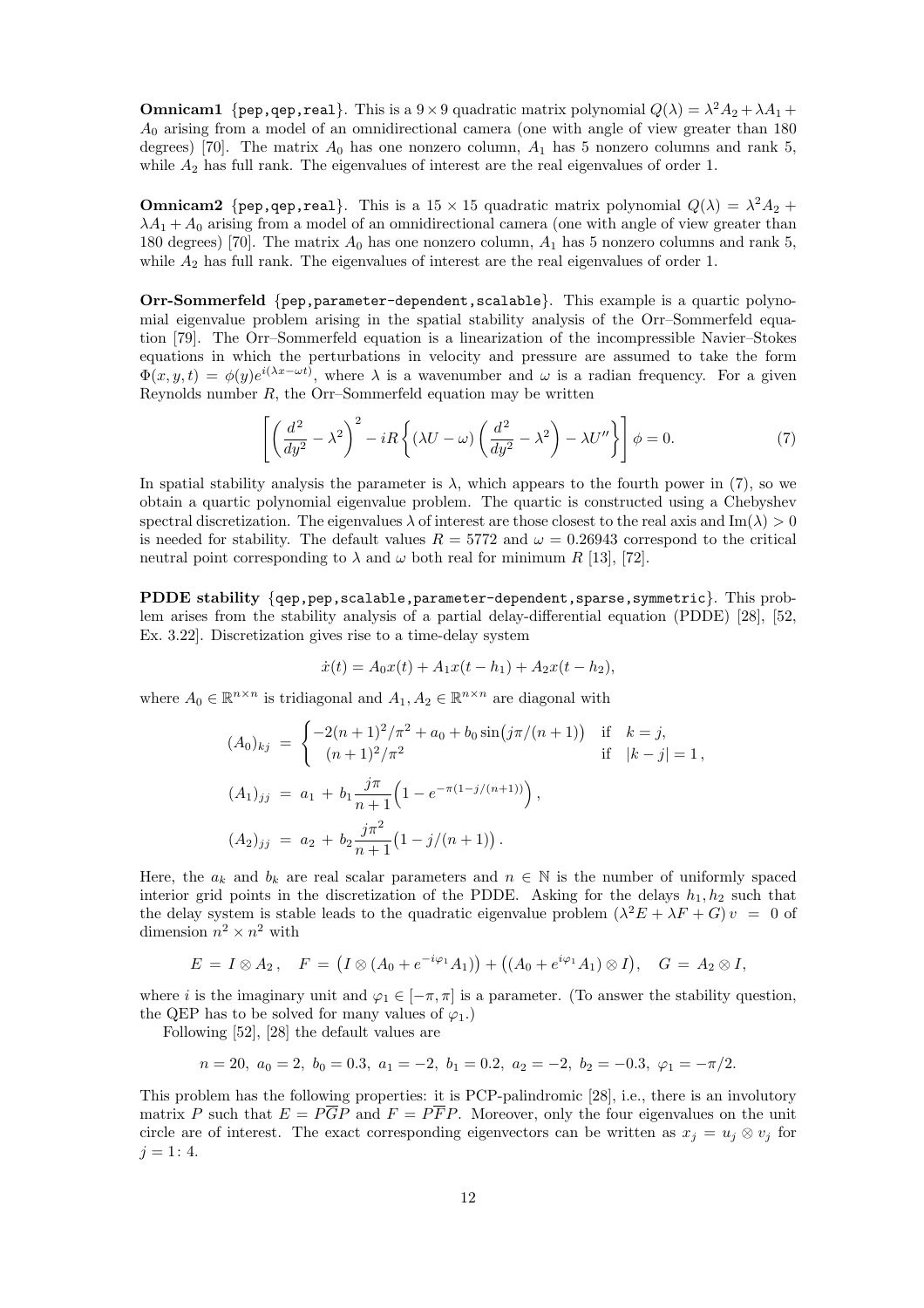Plasma drift {pep}. This cubic matrix polynomial of dimension 128 or 512 results from the modeling of drift instabilities in the plasma edge inside a Tokamak reactor [81]. It is of the form  $P(\lambda) = \lambda^3 A_3 + \lambda^2 A_2 + \lambda A_1 + A_0$ , where  $A_0$  and  $A_1$  are complex,  $A_2$  is complex symmetric, and  $A_3$  is real symmetric. The desired eigenpair is the one whose eigenvalue has the largest imaginary part.

Power plant {pep,qep,symmetric,parameter-dependent}. This is a QEP  $Q(\lambda)x = (\lambda^2 M +$  $\lambda D + K)x = 0$  describing the dynamic behaviour of a nuclear power plant simplified into an eight-degrees-of-freedom system [51], [80]. The mass matrix  $M$  and damping matrix  $D$  are real symmetric and the stiffness matrix has the form  $K = (1 + i\mu)K_0$ , where  $K_0$  is real symmetric (hence  $K = K^T$  is complex symmetric). The parameter  $\mu$  describes the hysteretic damping of the problem. The matrices are badly scaled.

**QEP1** {pep,qep,real,solution}. This is a 3  $\times$  3 quadratic matrix polynomial  $Q(\lambda) = \lambda^2 A_2 +$  $\lambda A_1 + A_0$  from [80, p. 250] with

$$
A_2 = \begin{bmatrix} 0 & 6 & 0 \\ 0 & 6 & 0 \\ 0 & 0 & 1 \end{bmatrix}, \quad A_1 = \begin{bmatrix} 1 & -6 & 0 \\ 2 & -7 & 0 \\ 0 & 0 & 0 \end{bmatrix}, \quad A_0 = I.
$$

The six eigenpairs  $(\lambda_k, x_k)$ ,  $k = 1: 6$ , are given by

| $_{\kappa}$ |                    |     |   |   |   |          |
|-------------|--------------------|-----|---|---|---|----------|
| $\lambda_k$ | 70<br>$\mathbf{o}$ | 1/2 |   |   |   | $\infty$ |
|             |                    | T   | U | U | U | 1        |
| $x_k$       | -1                 | 1   | м |   |   |          |
|             |                    |     |   | и | и |          |

Note that  $x_1$  is an eigenvector for both of the distinct eigenvalues  $\lambda_1$  and  $\lambda_2$ .

**QEP2** {pep,qep,real,solution}. This is the  $3 \times 3$  quadratic matrix polynomial [80, p. 256]

$$
Q(\lambda) = \lambda^2 \begin{bmatrix} 1 & 0 & 0 \\ 0 & 1 & 0 \\ 0 & 0 & 0 \end{bmatrix} + \lambda \begin{bmatrix} -2 & 0 & 1 \\ 0 & 0 & 0 \\ 0 & 0 & 0 \end{bmatrix} + \begin{bmatrix} 1 & 0 & 0 \\ 0 & -1 & 0 \\ 0 & 0 & 1 \end{bmatrix}.
$$

The eigenvalues are  $\lambda_1 = -1$ ,  $\lambda_2 = \lambda_3 = \lambda_4 = 1$ , and  $\lambda_5 = \lambda_6 = \infty$ . The Jordan structure is given by  $\mathbf{r}$  $\overline{a}$ 

$$
X_F = \begin{bmatrix} 0 & 0 & 1 & 0 \\ 1 & 1 & 0 & 1 \\ 0 & 0 & 0 & 0 \end{bmatrix}, \quad J_F = \text{diag}\left(-1, 1, \begin{bmatrix} 1 & 1 \\ 0 & 1 \end{bmatrix}\right)
$$

for the finite eigenvalues and and

$$
X_\infty = \begin{bmatrix} 0 & -1 \\ 0 & 0 \\ 1 & 1 \end{bmatrix}, \quad J_\infty = \begin{bmatrix} 0 & 1 \\ 0 & 0 \end{bmatrix}
$$

for the infinite eigenvalues (see [31] or [80, Sec. 3.6] for definitions of Jordan structure).

**QEP3** {pep,qep,real,parameter-dependent, solution}. This is a  $3 \times 3$  quadratic matrix polynomial  $Q(\lambda) = \lambda^2 A_2 + \lambda A_1 + A_0$  from [23, p. 89] with

$$
A_2 = \begin{bmatrix} 1 & -1 & -1 \\ 0 & 1 & 0 \\ 0 & 0 & 0 \end{bmatrix}, \quad A_1 = \begin{bmatrix} -3 & 1 & 0 \\ 0 & -1 - \epsilon & 0 \\ 0 & 0 & 1 \end{bmatrix}, \quad A_0 = \begin{bmatrix} 2 & 0 & 9 \\ 0 & 0 & 0 \\ 0 & 0 & -3 \end{bmatrix}.
$$

The eigenpairs  $(\lambda_k, x_k)$ ,  $k = 1: 6$ , are given by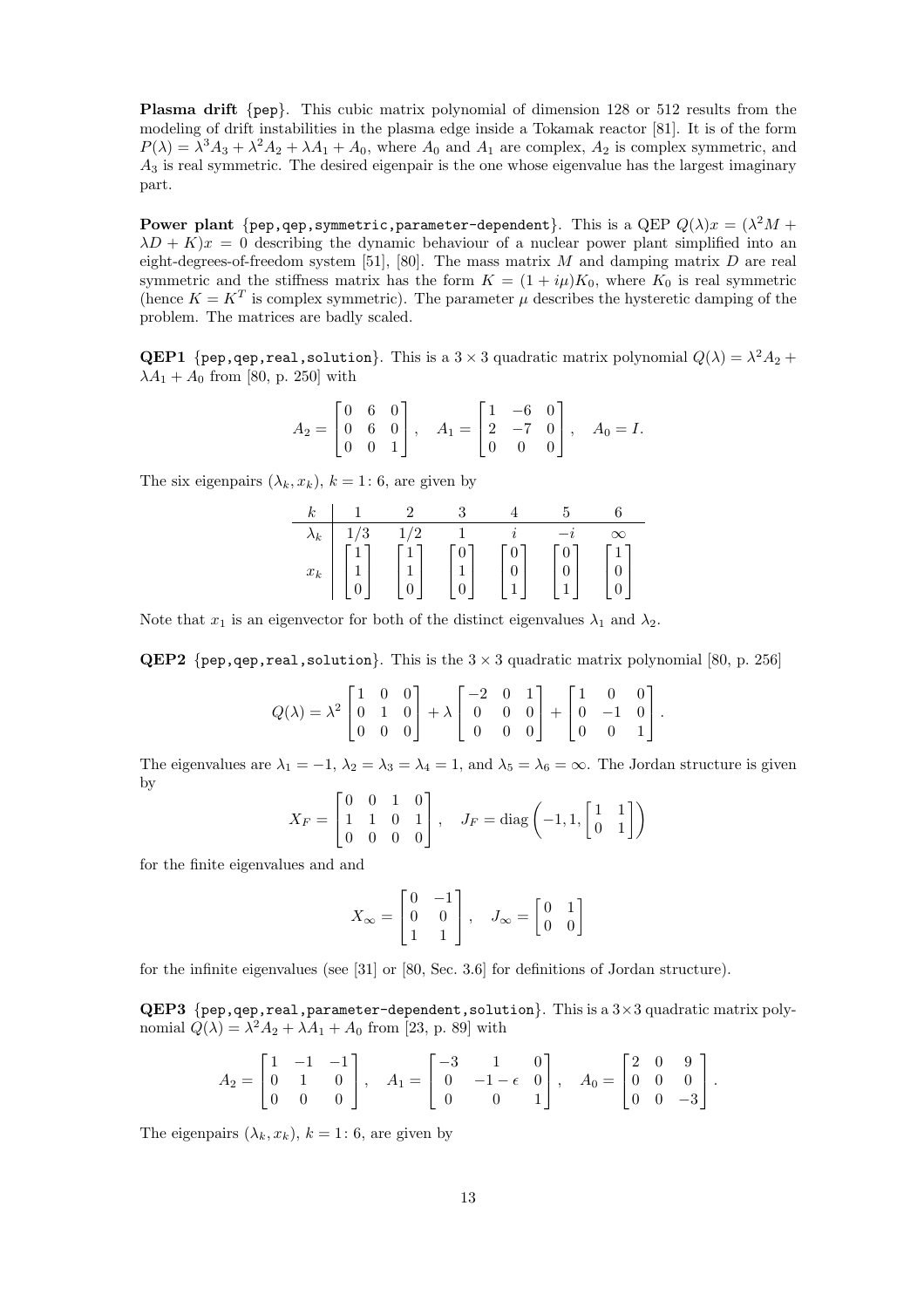| $\lambda_k$ |   |         | $1 +$                               |           |   |              |
|-------------|---|---------|-------------------------------------|-----------|---|--------------|
| $x_k$       | м | $\pm 1$ | $\frac{\epsilon - 1}{\epsilon + 1}$ | $\vert$ 1 | и | $\mathbf{1}$ |

For the default value of the parameter,  $\epsilon = -1 + 2^{-53/2}$ , the first and third eigenvalues are ill conditioned.

**QEP4** {pep,qep,nonregular,nonsquare,real,solution}. This is the  $3 \times 4$  quadratic matrix polynomial [16, Ex.2.5]

$$
Q(\lambda) = \lambda^2 \begin{bmatrix} 1 & 0 & 0 & 0 \\ 0 & 1 & 0 & 0 \\ 0 & 0 & 0 & 0 \end{bmatrix} + \lambda \begin{bmatrix} 0 & 1 & 1 & 0 \\ 1 & 0 & 0 & 1 \\ 1 & 0 & 0 & 0 \end{bmatrix} + \begin{bmatrix} 0 & 0 & 0 & 0 \\ 0 & 0 & 1 & 0 \\ 0 & 1 & 0 & 1 \end{bmatrix}.
$$

The eigensystem includes an eigenvalue  $\lambda_1 = 0$  with right eigenvectors [2 1 0 − 1]<sup>T</sup> and  $e_1$  and an eigenvalue  $\lambda = \infty$  with right eigenvector  $[0 \ 0 \ 1 \ 0]^T$ . The Jordan and Kronecker structure is fully described in [16, Ex. 2.5].

Railtrack {pep,qep,t-palindromic,sparse}. This is a T-palindromic quadratic matrix polynomial of size 1005:  $Q(\lambda) = \lambda^2 A^T + \lambda B + A$  with  $B = B^T$ . It stems from a model of the vibration of rail tracks under the excitation of high speed trains, discretized by classical mechanical finite elements  $[46]$ ,  $[47]$ ,  $[50]$ ,  $[63]$ . This problem has the property that the matrix A is of the form

$$
A = \begin{bmatrix} 0 & 0 \\ A_{21} & 0 \end{bmatrix} \in \mathbb{C}^{1005 \times 1005},
$$

where  $A_{21} \in \mathbb{C}^{201 \times 67}$ , that is, A has low rank (rank(A) = 67). Hence this eigenvalue problem has many eigenvalues at zero and infinity.

Railtrack2  $\{pep, qep, t-palindromic, sparse, scalable, parameter-dependent\}$ . This is a T-palindromic quadratic matrix polynomial of size  $705m \times 705m$ :  $Q(\lambda) = \lambda^2 A^T + \lambda B + A$  with

$$
A = \begin{bmatrix} 0 & \cdots & 0 & H_1 \\ 0 & \cdots & 0 & 0 \\ \vdots & & \vdots & \vdots \\ 0 & \cdots & 0 & 0 \end{bmatrix}, \quad B = \begin{bmatrix} H_0 & H_1^T & & 0 \\ H_1 & H_0 & \ddots & \\ & & \ddots & \ddots & H_1^T \\ 0 & & & H_1 & H_0 \end{bmatrix} = B^T,
$$

where  $H_0, H_1 \in \mathbb{C}^{705 \times 705}$  depend quadratically on a parameter  $\omega$ , whose default value is  $\omega = 1000$ . The default for the number of block rows and columns of A and B is  $m = 51$ . The structure of A implies that there are many eigenvalues at zero and infinity.

Like the problem Railtrack this problem is from a model of the vibration of rail tracks, but here triangular finite elements are used for the discretization [20], [37], [48]. The parameter  $\omega$ denotes the frequency of the external excitation force.

**Relative pose 5pt** {pep,real}. The cubic matrix polynomial  $P(\lambda) = \lambda^3 A_3 + \lambda^2 A_2 + \lambda A_1 + A_0$  $A_i \in \mathbb{R}^{10 \times 10}$  comes from the five point relative pose problem in computer vision [57]. In this problem the images of five unknown scene points taken with a camera with a known focal length from two distinct unknown viewpoints are given and it is required to determine the possible solutions for the relative configuration of the points and cameras. The matrix  $A_3$  has one nonzero column,  $A_2$  has 3 nonzero columns and rank 3,  $A_1$  has 6 nonzero columns and rank 6, while  $A_0$ is of full rank. The solutions to the problem are obtained from the last three components of the finite eigenvectors of P.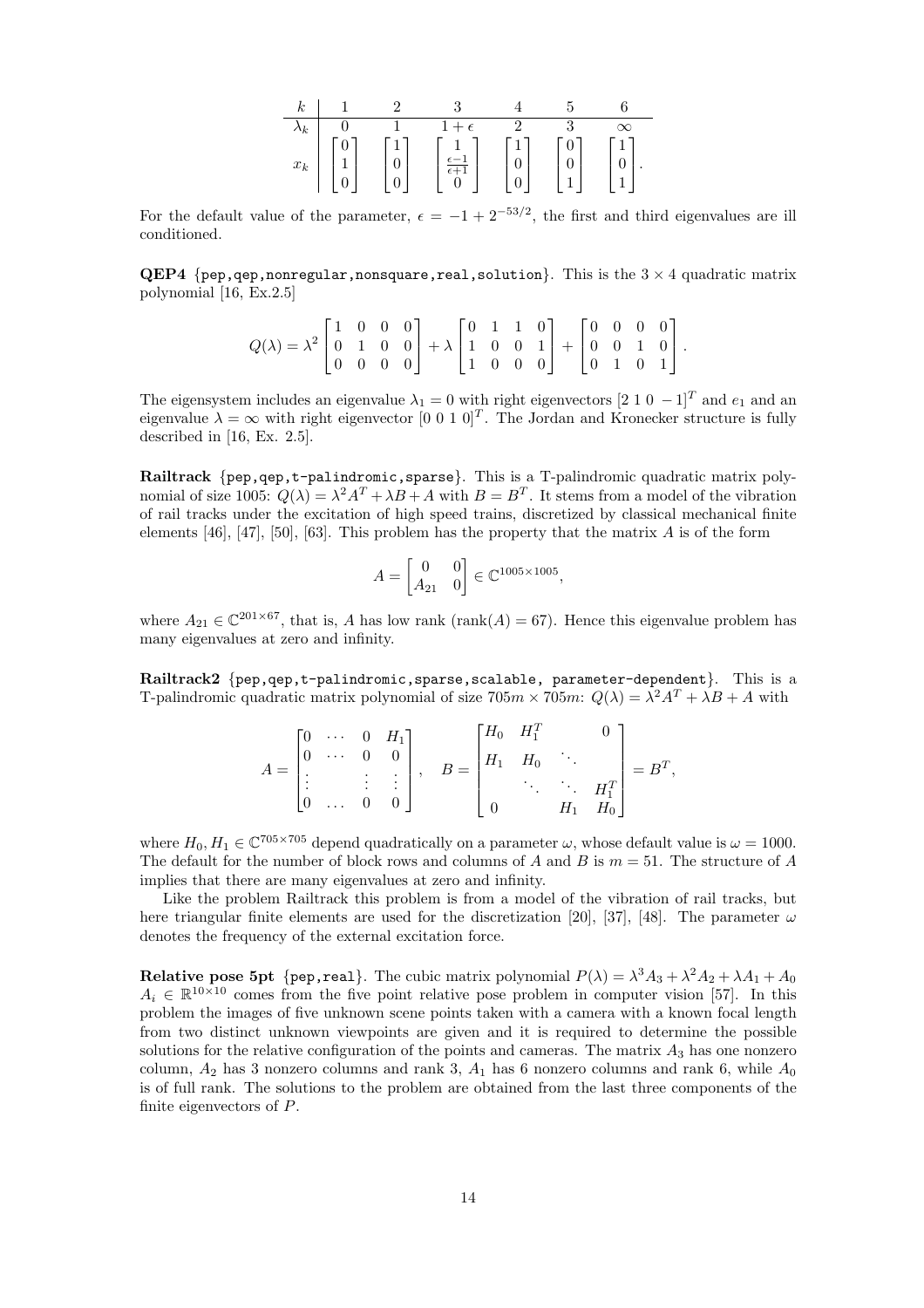**Relative pose 6pt** {pep, qep, real}. The quadratic matrix polynomial  $P(\lambda) = \lambda^2 A_2 + \lambda A_1 + A_0$ , where  $A_i \in \mathbb{R}^{10 \times 10}$ , comes from the six point relative pose problem in computer vision [57]. In this problem the images of six unknown scene points taken with a camera of unknown focal length from two distinct unknown camera viewpoints are given and it is required to determine the possible solutions for the relative configuration of the points and cameras. The solutions to the problem are obtained from the last three components of the finite eigenvectors of P.

Schrodinger {pep,qep,real,symmetric,sparse}. The spectrum of this matrix polynomial is the second order spectrum, relative to a subspace  $\mathcal{L} \subset H^2(\mathbb{R})$ , of the Schrödinger operator  $Hf(x) =$  $f''(x) + (\cos(x) - e^{-x^2}) f(x)$  acting on  $L^2(\mathbb{R})$  [12]. The subspace  $\mathcal L$  has been generated using fourth order Hermite elements on a uniform mesh on the interval [−49, 49], subject to clamped boundary conditions. The corresponding quadratic matrix polynomial is given by  $K - 2\lambda C + \lambda^2 B$  where

$$
K_{jk} = \langle Hb_j, Hb_k \rangle
$$
,  $C_{jk} = \langle Hb_j, b_k \rangle$  and  $B_{jk} = \langle b_j, b_k \rangle$ .

Here  ${b_k}$  is a basis of  $\mathcal L$ . The matrices are of size 1998.

The essential spectrum of H consists of a set of bands separated by gaps. The end points of these bands are the Mathieu characteristic values. The presence of the short-range potential gives rise to isolated eigenvalues of finite multiplicity. The portion of the second order spectrum that lies in the box  $[-1/2, 2] \times [-10^{-1}, 10^{-1}]$  is very close to the spectrum of H.

**Shaft** {pep,qep,real, symmetric, sparse}. The quadratic matrix polynomial  $Q(\lambda) = \lambda^2 M +$  $\lambda C+K$ , with  $M, C, K \in \mathbb{R}^{400 \times 400}$ , comes from a finite element model of a shaft on bearing supports with a damper  $[55, Ex. 5.6]$ . The matrix M has rank 199 and so contributes a large number of infinite eigenvalues. C has a single nonzero element, in the  $(20, 20)$  position. The coefficients M,  $C$  and  $K$  are very sparse.

Sign1  $\{pep, qep, hermitian, parameter-dependent, scalable\}$ . The spectrum of this quadratic matrix polynomial is the second order spectrum of the linear operator  $Mf(x) = \text{sign}(x)f(x)+af(0)$ acting on  $L^2(-\pi,\pi)$  with respect to the Fourier basis  $\mathcal{B}_n = \{e^{-inx}, \ldots, 1, \ldots, e^{inx}\}$ , where  $\widehat{f}(0) =$  $(1/2\pi)\int_{-\pi}^{\pi} f(x) dx$  [10]. The corresponding QEP is given by  $K_n - 2\lambda C_n + \lambda^2 I_n$  where

$$
K_n = \Pi_n M^2 \Pi_n, \qquad C_n = \Pi_n M \Pi_n
$$

and  $I_n$  is the identity matrix of size  $2n + 1$ . Here  $\Pi_n$  is the orthogonal projector onto  $\text{Span}(\mathcal{B}_n)$ .

As *n* increases, the limit set of the second order spectrum is the unit circle, together with two real points:  $\lambda_{+}$ . The intersection of this limit set with the real line is the spectrum of M. The points  $\lambda_{\pm}$  comprise the discrete spectrum of M.

Sign2 {pep,qep,hermitian,parameter-dependent,scalable}. This problem is analogous to problem Sign1, the only difference being that the operator is  $Mf(x) = (2\sin(x) + \sin(x))f(x) +$  $a\tilde{f}(0)$ .

Near the real line, the second order spectrum accumulates at  $[-3, -1] \cup [1, 3] \cup {\lambda_{\pm}}$  as n increases. The two accumulation points  $\lambda_{\pm} \approx \{-0.7674, 3.5796\}$  are the discrete spectrum of M.

Sleeper {pep,qep,real,symmetric,scalable,proportionally-damped,solution}. This QEP describes the oscillations of a rail track resting on sleepers [59]. The QEP has the form

$$
Q(\lambda) = \lambda^2 I + \lambda (I + A^2) + A^2 + A + I,
$$

where A is the circulant matrix with first row  $[-2, 1, 0, \ldots, 0, 1]$ . The eigenvalues of A and corresponding eigenvectors are explicitly given as

$$
\mu_k = -4\sin^2\left(\frac{(k-1)\pi}{n}\right), \quad x_k(j) = \frac{1}{\sqrt{n}}\exp\left(\frac{-2i\pi(j-1)(k-1)}{n}\right), \qquad k = 1 \text{: } n.
$$

The eigenvalues of Q can be determined from the scalar equations

$$
\lambda^{2} + \lambda (1 + \mu_{k}^{2}) + (1 + \mu_{k} + \mu_{k}^{2}) = 0.
$$

Due to the symmetry, manifested in  $\sin(\pi - \theta) = \sin(\theta)$ , there are several multiple eigenvalues.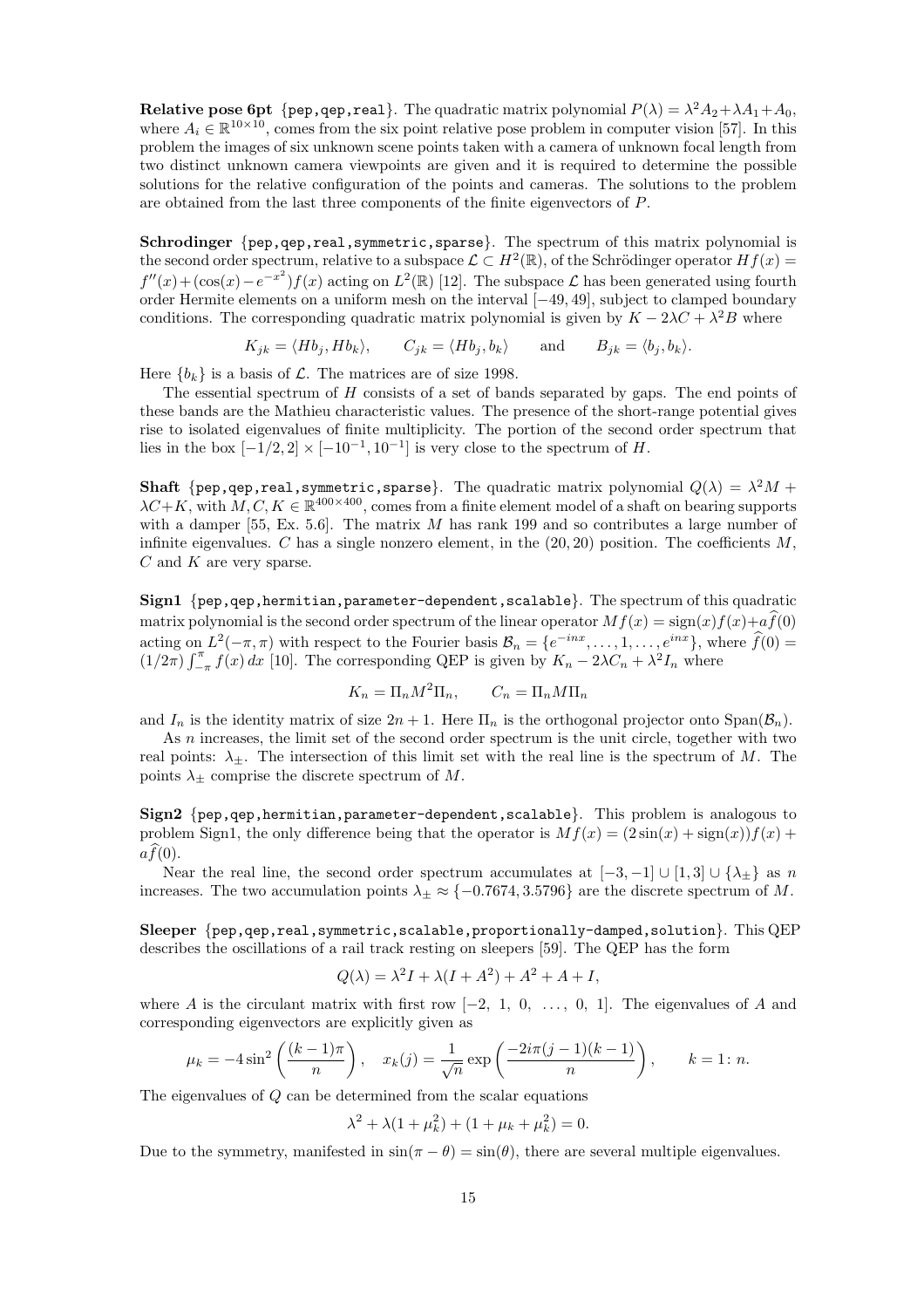Speaker box {pep,qep,real, symmetric}. The quadratic matrix polynomial  $Q(\lambda) = \lambda^2 M +$  $\lambda C + K$ , with  $M, C, K \in \mathbb{R}^{107 \times 107}$ , is from a finite element model of a speaker box that includes both structural finite elements, representing the box, and fluid elements, representing the air contained in the box [55, Ex. 5.5]. The matrix coefficients are highly structured and sparse. There is a large variation in the norms:  $||M||_2 = 1$ ,  $||C||_2 = 5.7 \times 10^{-2}$ ,  $||K||_2 = 1.0 \times 10^7$ .

Spring  ${pep, qep, real, symmetric, proportionally-damped, parameter-dependent, scalable}.$ This is a QEP  $Q(\lambda)x = (\lambda^2 M + \lambda C + K)x = 0$  arising from a linearly damped mass-spring system [77]. The damping constants for the dampers and springs connecting the masses to the ground, and those for the dampers and springs connecting adjacent masses, are parameters. For the default choice of the parameters, the  $n \times n$  matrices K, C, and M are

$$
M = I, \quad C = 10 \, T, \quad K = 5 \, T, \quad T = \begin{bmatrix} 3 & -1 & & \\ -1 & \ddots & \ddots & \\ & & \ddots & \ddots & -1 \\ & & & -1 & 3 \end{bmatrix}.
$$

Spring dashpot {pep,qep,real,parameter-dependent,scalable}. Gotts [32] describes a QEP arising from a finite element model of a linear spring in parallel with Maxwell elements (a Maxwell element is a spring in series with a dashpot). The quadratic matrix polynomial is  $Q(\lambda) = \lambda^2 M + \lambda D + K$ , where the mass matrix M is rank deficient and symmetric, the damping matrix  $D$  is rank deficient and block diagonal, and the stiffness matrix  $K$  is symmetric and has arrowhead structure. This example reflects the structure only, since the matrices themselves are not from a finite element model but randomly generated to have the desired properties of symmetry etc. The matrices have the form

$$
M = \text{diag}(\rho \bar{M}_{11}, 0), \qquad D = \text{diag}(0, \eta_1 \bar{K}_{11}, \dots, \eta_m \bar{K}_{m+1, m+1}),
$$

$$
K = \begin{bmatrix} \alpha_\rho \tilde{K}_{11} & -\xi_1 \tilde{K}_{12}, & \dots & -\xi_m \tilde{K}_{1, m+1} \\ -\xi_1 \tilde{K}_{12} & e_1 \tilde{K}_{22} & 0 & 0 \\ \vdots & 0 & \ddots & 0 \\ -\xi_m \tilde{K}_{1, m+1} & 0 & 0 & e_m \tilde{K}_{m+1, m+1} \end{bmatrix},
$$

where  $\widetilde{M}_{ij}$  and  $\widetilde{K}_{ij}$  are element mass and stiffness matrices,  $\xi_i$  and  $e_i$  measure the spring stiffnesses, and  $\rho$  is the material density.

Surveillance  $\{pep, qep, real, nonsquare, nonregular\}$ . This is a  $21 \times 16$  quadratic matrix polynomial  $Q(\lambda) = \lambda^2 A_2 + \lambda A_1 + A_0$  arising from calibration of a surveillance camera using a human body as a calibration target [71]. The eigenvalue represents the focal length of the camera. This particular data set is synthetic and corresponds to a  $600 \times 400$  pixel camera.

**Wing** {pep,qep,real}. This example is a  $3 \times 3$  quadratic matrix polynomial  $Q(\lambda) = \lambda^2 A_2 + \lambda A_1 +$  $A_0$  from [30, Sec. 10.11], with numerical values modified as in [58, Sec. 5.3]. The eigenproblem for  $Q(\lambda)$  arose from the analysis of the oscillations of a wing in an airstream. The matrices are

$$
A_2 = \begin{bmatrix} 17.6 & 1.28 & 2.89 \\ 1.28 & 0.824 & 0.413 \\ 2.89 & 0.413 & 0.725 \end{bmatrix}, \quad A_1 = \begin{bmatrix} 7.66 & 2.45 & 2.1 \\ 0.23 & 1.04 & 0.223 \\ 0.6 & 0.756 & 0.658 \end{bmatrix},
$$

$$
A_0 = \begin{bmatrix} 121 & 18.9 & 15.9 \\ 0 & 2.7 & 0.145 \\ 11.9 & 3.64 & 15.5 \end{bmatrix}.
$$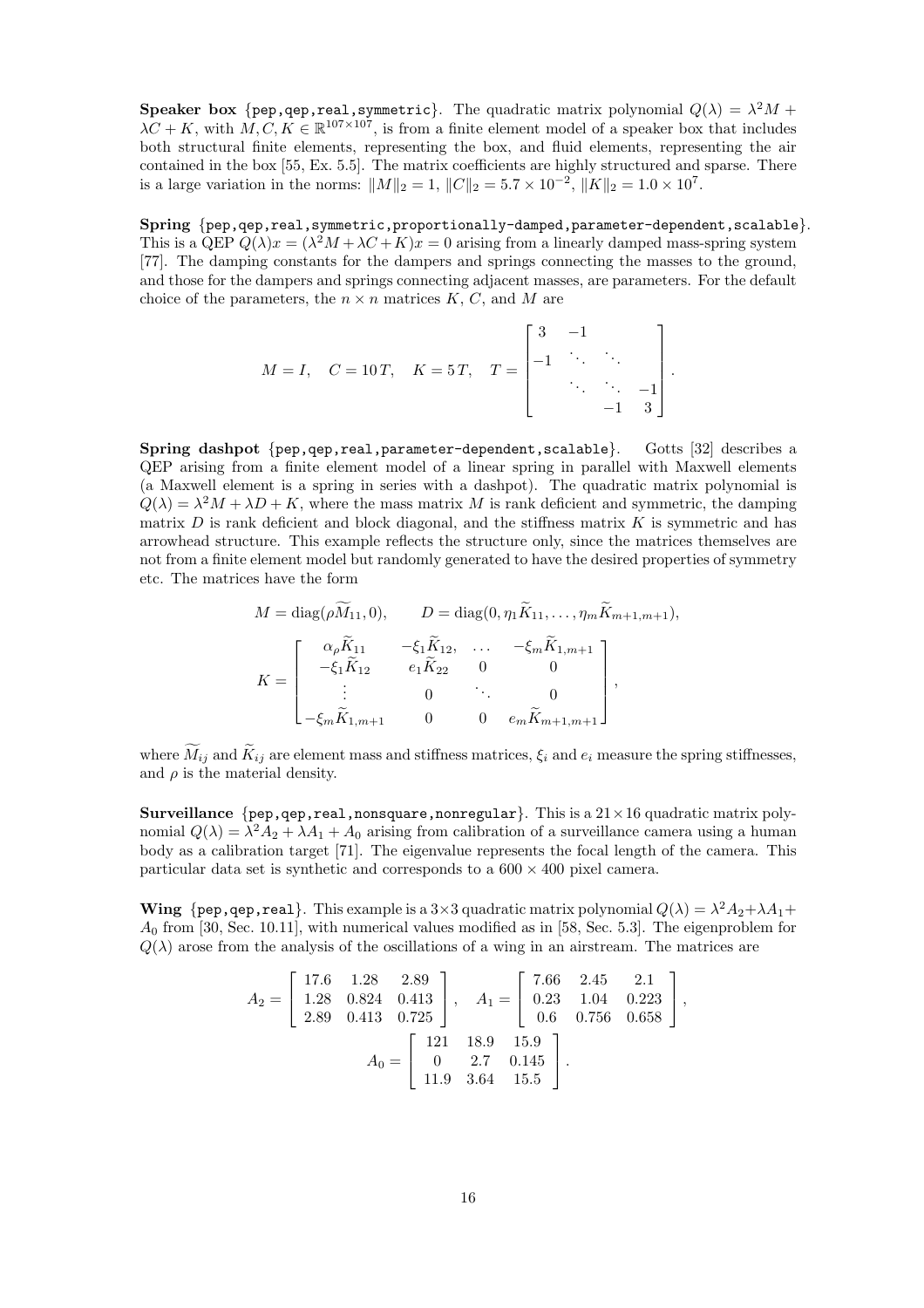Wiresaw1 {pep,qep,real,t-even,gyroscopic,parameter-dependent,scalable}. This gyroscopic QEP arises in the vibration analysis of a wiresaw [82]. It takes the form  $Q(\lambda)x =$  $(\lambda^2 M + \lambda C + K)x = 0$ , where the  $n \times n$  coefficient matrices are defined by

$$
M = I_n/2, \quad K = \text{diag}_{1 \le j \le n} (j^2 \pi^2 (1 - v^2)/2),
$$

and

$$
C = -C^{T} = (c_{jk}), \text{ with } c_{jk} = \begin{cases} \frac{4jk}{j^{2} - k^{2}}v, & \text{if } j + k \text{ is odd,} \\ 0, & \text{otherwise.} \end{cases}
$$

Here,  $v$  is a real nonnegative parameter corresponding to the speed of the wire. Note that for  $0 < v < 1$ , K is positive definite and the quadratic

$$
G(\lambda) := -Q(-i\lambda) = \lambda^2 M + \lambda(iC) - K
$$

is hyperbolic (but not overdamped).

Wiresaw2  $\{pep, qep, real, parameter-dependent, scalarble\}$ . When the effect of viscous damping is added to the problem in **Wiresaw1**, the corresponding quadratic has the form  $[82]$ 

$$
\widetilde{Q}(\lambda) = \lambda^2 M + \lambda (C + \eta I) + K + \eta C,
$$

where M, C, and K are the same as in **Wiresaw1** and the damping parameter  $\eta$  is real and nonnegative.

### 4 Design of the Toolbox

The problems in the NLEVP collection are accessed via a single MATLAB function nlevp, which is modelled on the MATLAB gallery function. This function calls those that actually generate the problems, which reside in a private directory located within the nlevp directory. This approach avoids the problem of name clashes with existing MATLAB functions and also provides an elegant interface to the collection.

All problems are invoked with same syntax, which returns the coefficient matrices defining the problem (as specified in Section 2.1) in a cell array. To illustrate, the following example sets up the Omnicam2 problem, finds its eigenvalues and eigenvectors with polyeig, and then prints the largest modulus of the eigenvalues:

```
>> coeffs = nlevp('omnicam2')
coeffs =
    [15x15 double] [15x15 double] [15x15 double]
\Rightarrow [X,e] = polyeig(coeffs{:}); max(abs(e))
ans =
  3.6351e-001
```
The nonlinear function  $F(\lambda)$  in (3) can be evaluated by calling nlevp with eval as its first argument. This is useful for evaluating the residual of an approximate eigenpair, for example:

```
>> lam = e(end); x = X(:,end); Fx = \text{nlevp('eval', 'omnicam2',lam)*x; norm(Fx)}ans =5.8137e-032
```
The second output argument from nlevp is a function handle that enables the nonlinear scalar functions  $f_i(\lambda)$  in (3) and their derivatives to be evaluated. This facilitates the use of numerical methods that require derivatives, especially for the non-polynomial problems, for which obtaining the derivatives can be nontrivial. For example, the following code evaluates  $f_i(0.5)$ ,  $i = 1: 3$ , and the first two derivatives (denoted fp, fpp), for the Fiber problem: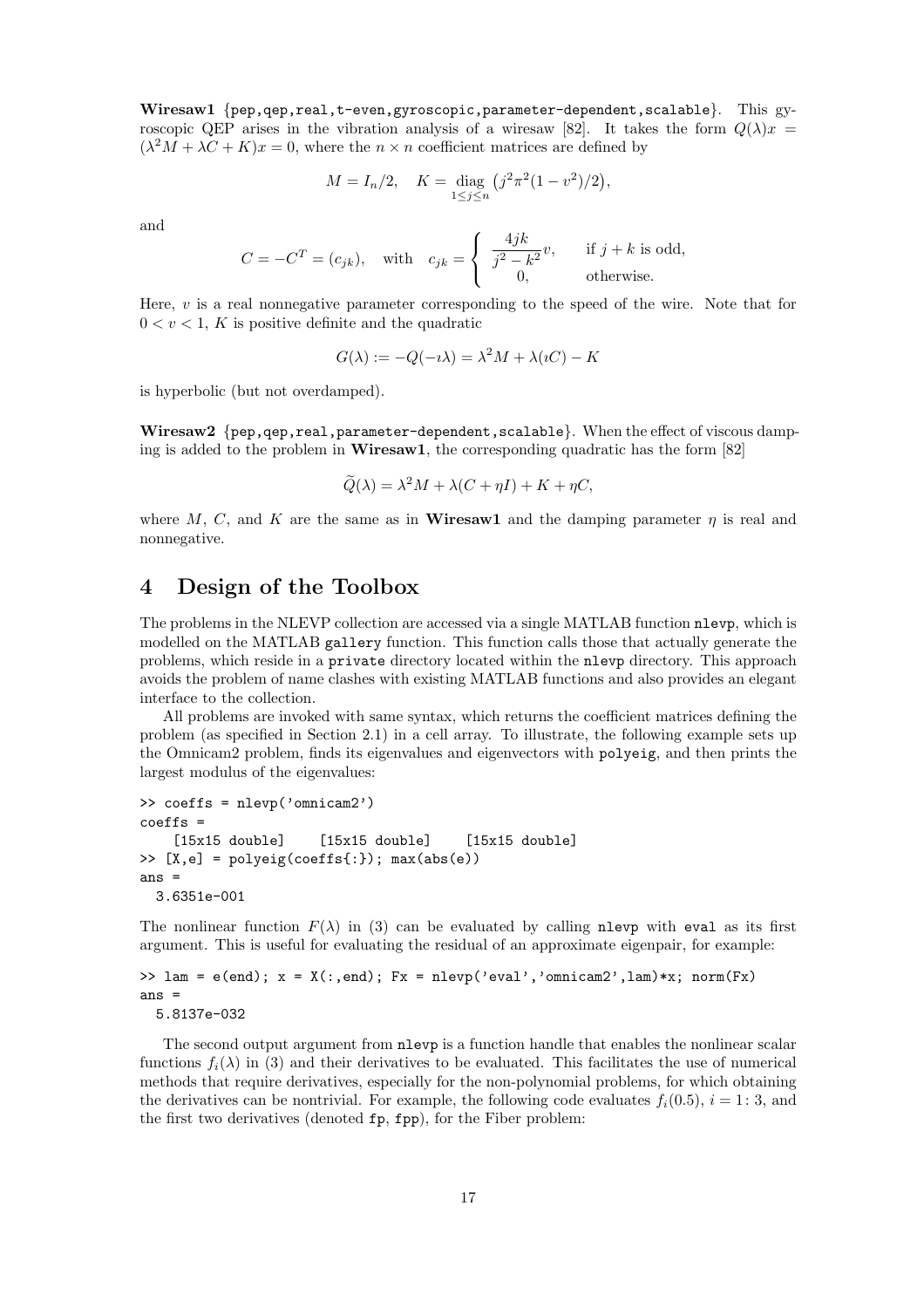```
>> [coeffs,fun] = nlevp('fiber');
\Rightarrow [f,fp,fpp] = fun(0.5)
f =1.0000e+000 -5.0000e-001 -7.0746e-001
fn =0 -1.0000e+000 -7.0725e-001
fpp =0 0 7.0696e-001
```
Problems and their properties are stored in a simple database made from cell arrays. The database is accessed with the query function in the private directory, which is invoked using the query argument to nlevp. For example, the properties for the Butterfly problem are returned in a cell array by the following call (whose syntax illustrates the command/function duality of MATLAB [39, Sec. 7.5]):

```
>> nlevp query butterfly
ans ='pep'
    'real'
    'parameter-dependent'
    'T-even'
    'scalable'
```
A more sophisticated example finds the names of all PEPs of degree 3 or higher:

```
>> pep = nlevp('query','pep'); qep = nlevp('query','qep');
>> pep_cubic_plus = setdiff(pep,qep)
pep_cubic_plus =
    'butterfly'
    'orr_sommerfeld'
    'plasma_drift'
    'relative_pose_5pt'
```
The cell array pep\_cubic\_plus can then easily be used to extract these problems. For example, the first problem in pep\_cubic\_plus can be solved using

 $coeffs = nlevp(pep_cubic\_plus{1}); [X,e] = polyeig(coeffs{:})$ ;

Table 5–10 were generated automatically in MATLAB using appropriate  $n \text{levp}$  ('query',...) calls.

The toolbox function nlevp\_example.m provides a test that the toolbox is correctly installed. It solves all the PEPs in the collection of dimension less than 500 using MATLAB's polyeig and then plots the eigenvalues. It produces Figure 1 and output to the command window that begins as follows:

```
NLEVP contains 46 problems in total,
of which 42 are polynomial eigenvalue problems (PEPs).
Run POLYEIG on the PEP problems of dimension at most 500:
```

| Problem          |   | Dim Max and min magnitude of eigenvalues      |
|------------------|---|-----------------------------------------------|
|                  |   |                                               |
| acoustic_wave_1d |   | 10 3.14e+000, 4.59e-001                       |
| acoustic_wave_2d |   | 30 2.61e+000, 6.83e-001                       |
| bicycle          |   | 2 1.41e+001, 3.23e-001                        |
| bilby            | 5 | $Inf, 3.92e-016$                              |
| butterfly        |   | 64 2.01e+000, 3.59e-001                       |
| cd_player        |   | $60 \quad 1.87e+006, \quad 2.23e-004$         |
| closed_loop      |   | 2 1.07e+000, 3.31e-001                        |
| concrete         |   | 2472 is a PEP but is too large for this test. |
| .                |   |                                               |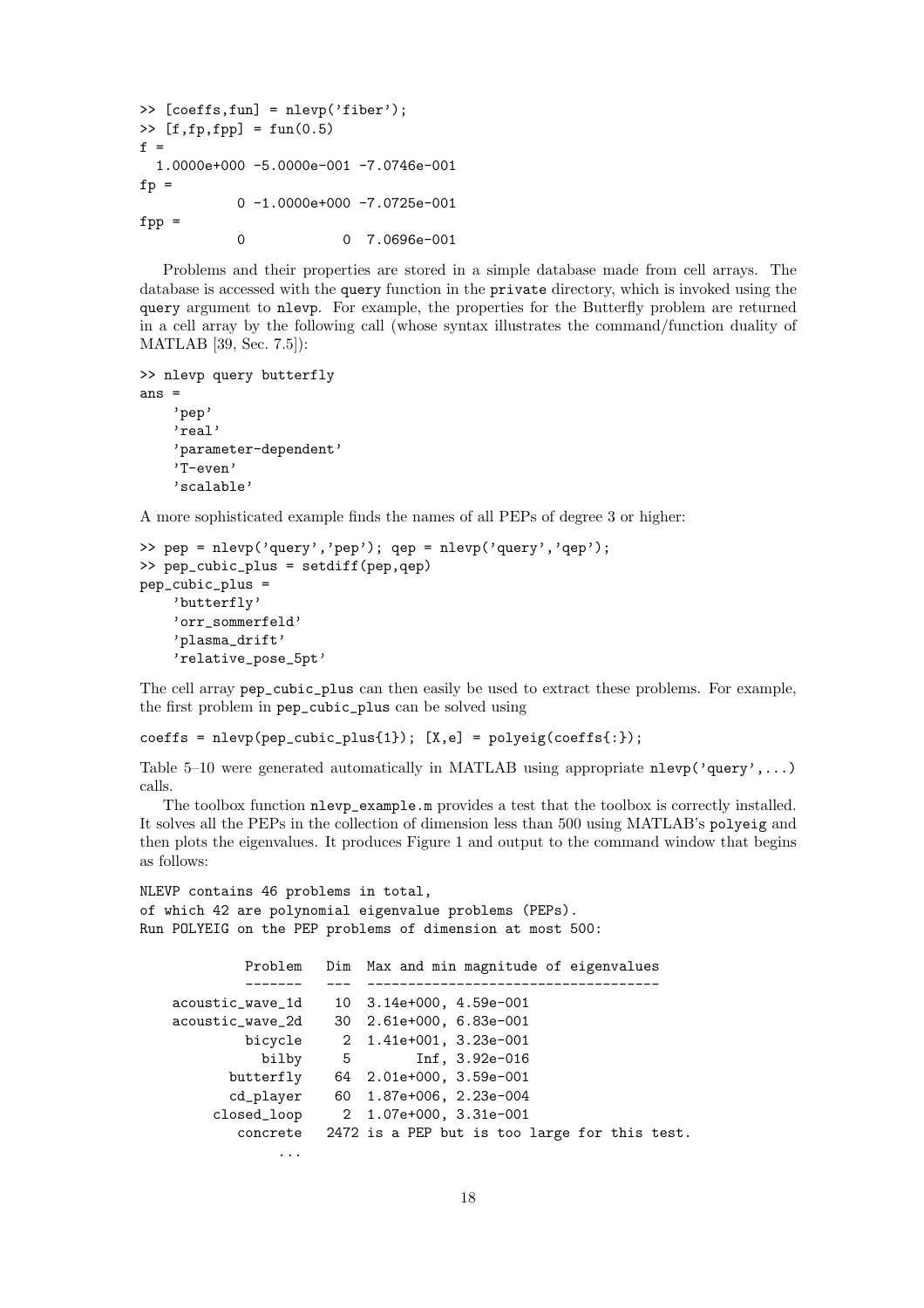

Figure 1: Eigenvalue plots for PEP problems produced by nlevp example.m.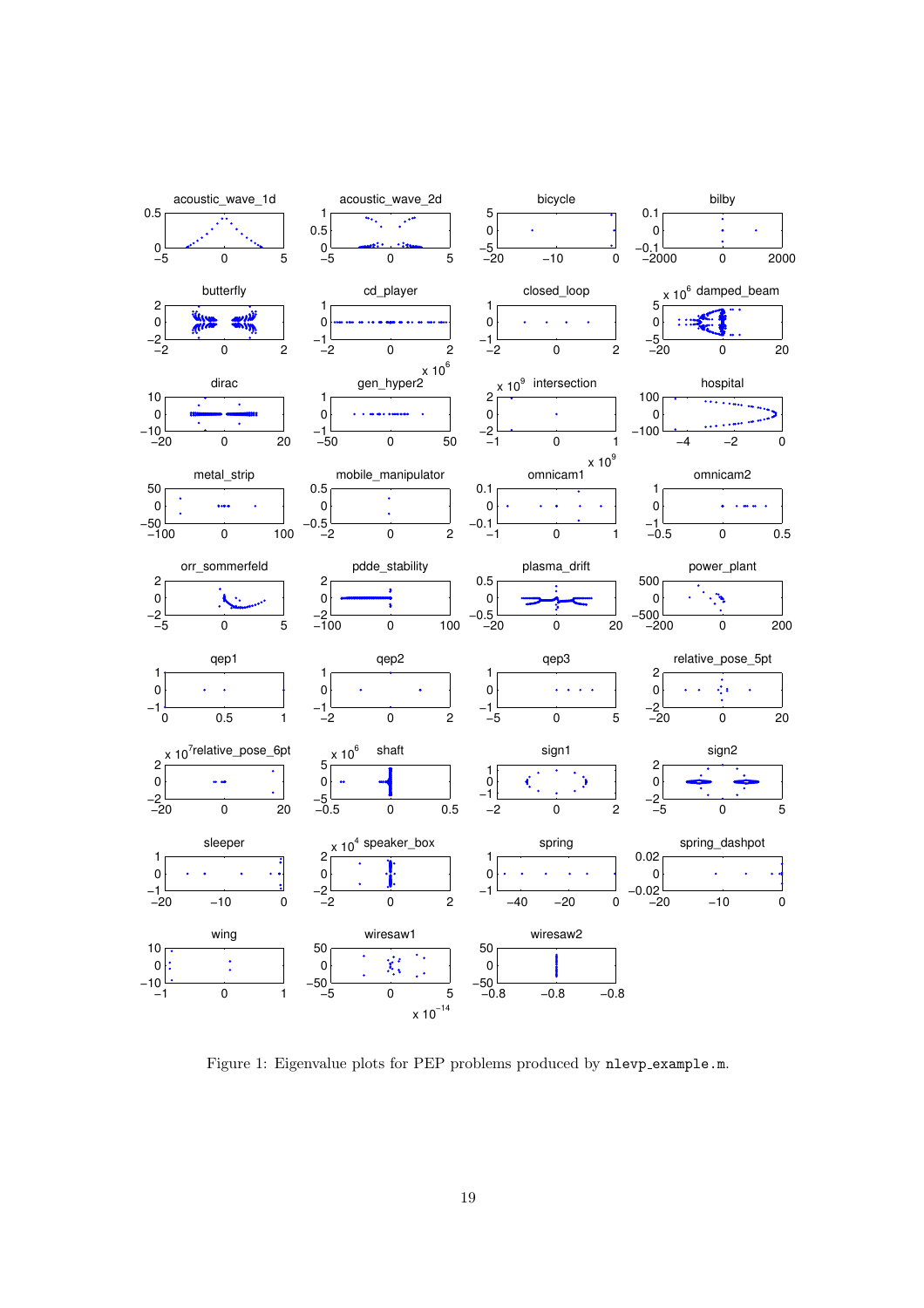The nlevp\_example.m function can be used as a template by the user wishing to test a given solver on subsets of the NLEVP problems.

The toolbox function nlevp\_test.m automatically tests that the problems in the collection have the claimed properties. It is primarily intended for use by the developers as new problems are added, but it can also be used as a test for correctness of the installation. While many of the tests are straightforward, some are less so. For example, we test for hyperbolicity of a Hermitian matrix polynomial by computing the eigensystem and checking the types of the eigenvalues, using a characterization in [1, Thm. 3.4, P1]. To test for proportional damping we use necessary and sufficient conditions from [60, Thms. 2, 4]. We reproduce part of the output:

```
>> nlevp_test
Testing the NLEVP collection
Testing generation of all problems
Testing T-palindromicity
Testing *-palindromicity
...
Testing proportionally damping
Testing given solutions
NLEVP collection tests completed.
*** Errors: 0
```
# 5 Conclusions

The NLEVP collection demonstrates the tremendous variety of applications of nonlinear eigenvalue problems and provides representative problems for testing, provided in the form of a MATLAB toolbox. Version 1.0 of the toolbox was released in 2008 and the current version is 2.0. The toolbox has already proved useful in our own work and that of others [2], [6], [8], [34], [36], [53], [78] and we hope it will find broad use in developing, testing, and comparing new algorithms. By classifying important structural properties of nonlinear eigenvalue problems, and providing examples of these structures, this work should also be useful in guiding theoretical developments.

# Acknowledgements

We are grateful to the following people for contributing to the collection:

Maha Al-Ammari, Younes Chahlaoui, and Christopher Munro (The University of Manchester), Zhaojun Bai (University of California, Davis), Lyonell Boulton (Heriot-Watt University), Marlis Hochbruck and Dominik Löchel (Karlsruhe Institute of Technology), Tsung-Ming Huang (National Taiwan Normal University), Xin Huang and Yangfeng Su (Fudan University), Zuzana Kukelova (Czech Technical University), Branislav Mičušík (Austrian Institute of Technology), Valeria Simoncini (University of Bologna), Nils Wagner (University of Stuttgart).

# References

- [1] M. Al-Ammari and F. Tisseur. Hermitian matrix polynomials with real eigenvalues of definite type. Part I: Classification. Linear Algebra Appl., 2010. In press, corrected proof.
- [2] J. Asakura, T. Sakurai, H. Tadano, T. Ikegami, and K. Kimura. A numerical method for polynomial eigenvalue problems using contour integral. Japan J. Ind. Appl. Math., 27(1): 73–90, 2010.
- [3] Z. Bai, D. Day, J. Demmel, and J. Dongarra. A test matrix collection for non-Hermitian eigenvalue problems (release 1.0). Technical Report CS-97-355, Department of Computer Science, University of Tennessee, Knoxville, TN, USA, Mar. 1997. 45 pp. LAPACK Working Note 123.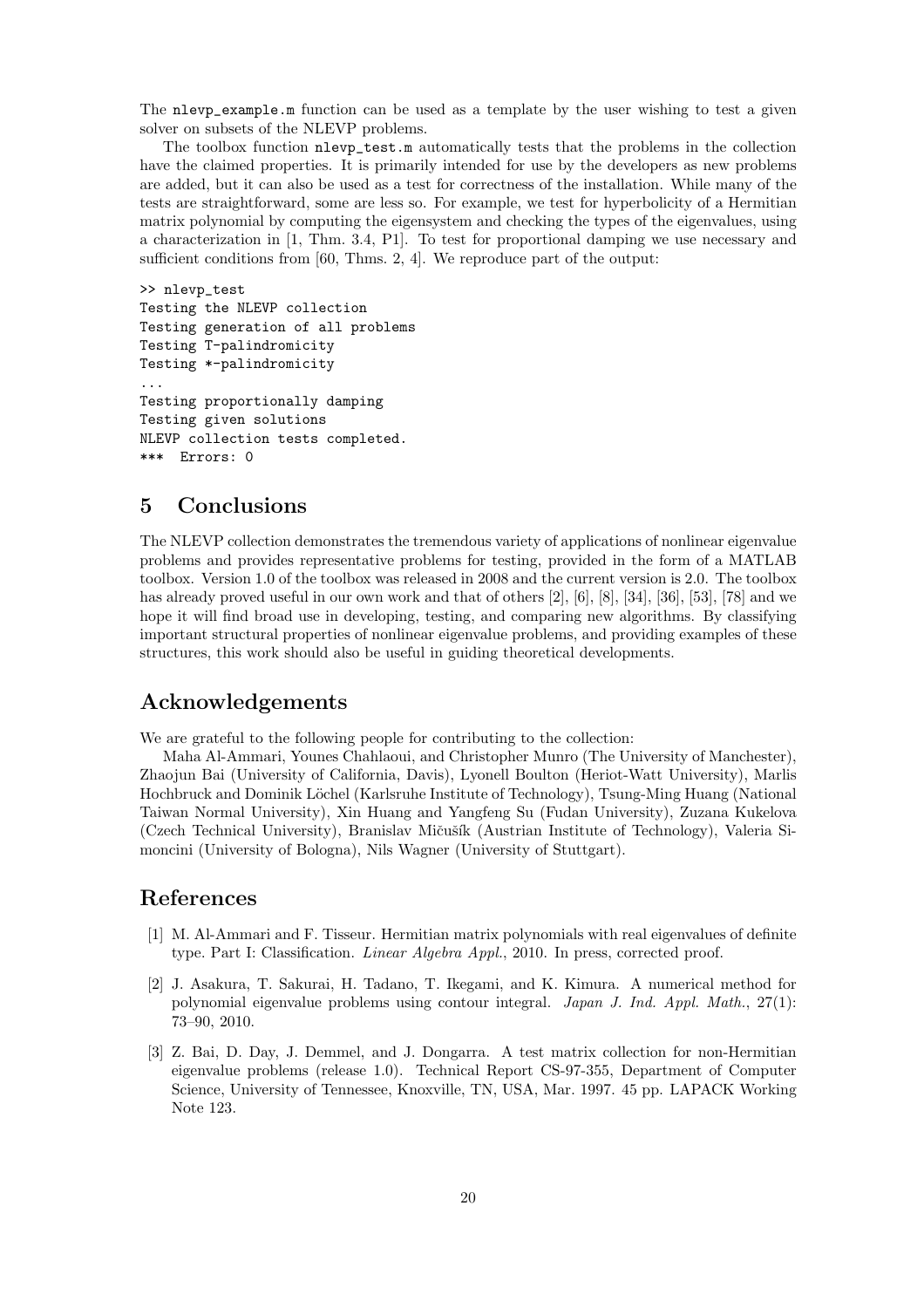- [4] N. G. Bean, L. Bright, G. Latouche, C. E. M. Pearce, P. K. Pollett, and P. G. Taylor. The quasi-stationary behavior of quasi-birth-and-death processes. The Annals of Applied Probability, 7(1):134–155, 1997.
- [5] A. Bellen, N. Guglielmi, and A. E. Ruehli. Methods for linear systems of circuit delaydifferential equations of neutral type. IEEE Trans. Circuits and Systems—I: Fundamental Theory and Applications, 46(1):212–216, 1999.
- [6] T. Betcke. Optimal scaling of generalized and polynomial eigenvalue problems. SIAM J. Matrix Anal. Appl., 30(4):1320–1338, 2008.
- [7] T. Betcke, N. J. Higham, V. Mehrmann, C. Schröder, and F. Tisseur. NLEVP: A collection of nonlinear eigenvalue problems. Users' guide. MIMS EPrint 2010.99, Manchester Institute for Mathematical Sciences, The University of Manchester, UK, Nov. 2010. 7 pp.
- [8] T. Betcke and D. Kressner. Perturbation, extraction and refinement of invariant pairs for matrix polynomials. Linear Algebra Appl., 2010. In press, corrected proof, DOI: 10.1016/j.laa.2010.06.029.
- [9] I. Bongartz, A. R. Conn, N. Gould, and P. L. Toint. CUTE: Constrained and unconstrained testing environment. ACM Trans. Math. Software, 21(1):123–160, 1995.
- [10] L. Boulton. Non-variational approximation of discrete eigenvalues of self-adjoint operators. IMA J. Numer. Anal., 27(1):102–121, 2007.
- [11] L. Boulton and N. Boussaid. Non-variational computation of the eigenstates of Dirac operators with radially symmetric potentials. LMS J. Comput. Math., 13:10-32, 2010.
- [12] L. Boulton and M. Levitin. On approximation of the eigenvalues of perturbed periodic Schrödinger operators. J. Phys. A: Math. Theor., 40:9319-9329, 2007.
- [13] T. J. Bridges and P. J. Morris. Differential eigenvalue problems in which the parameter appears nonlinearly. J. Comput. Phys., 55:437–460, 1984.
- [14] A. Bunse-Gerstner, R. Byers, V. Mehrmann, and N. K. Nichols. Feedback design for regularizing descriptor systems. Linear Algebra Appl., 299:119–151, 1999.
- [15] R. Byers, C. He, and V. Mehrmann. Where is the nearest non-regular pencil? Linear Algebra Appl., 285:81–105, 1998.
- [16] R. Byers, V. Mehrmann, and H. Xu. Trimmed linearizations for structured matrix polynomials. Linear Algebra Appl., 429:2373–2400, 2008.
- [17] Y. Chahlaoui and P. M. Van Dooren. A collection of benchmark examples for model reduction of linear time invariant dynamical systems. MIMS EPrint 2008.22, Manchester Institute for Mathematical Sciences, The University of Manchester, UK, 2002. 26 pp.
- [18] Y. Chahlaoui and P. M. Van Dooren. Benchmark examples for model reduction of linear time-invariant dynamical systems. In P. Benner, V. Mehrmann, and D. C. Sorensen, editors, Dimension Reduction of Large-Scale Systems, volume 45 of Lecture Notes in Computational Science and Engineering, pages 380–392. Springer-Verlag, Berlin, 2005.
- [19] F. Chaitin-Chatelin and M. B. van Gijzen. Analysis of parameterized quadratic eigenvalue problems in computational acoustics with homotopic deviation theory. Numer. Linear Algebra Appl., 13:487–512, 2006.
- [20] E. K.-W. Chu, T.-M. Hwang, W.-W. Lin, and C.-T. Wu. Vibration of fast trains, palindromic eigenvalue problems and structure-preserving doubling algorithms. J. Comput. Appl. Math., 219(1):237–252, 2008.
- [21] T. A. Davis. University of Florida sparse matrix collection. http://www.cise.ufl.edu/ research/sparse/matrices/.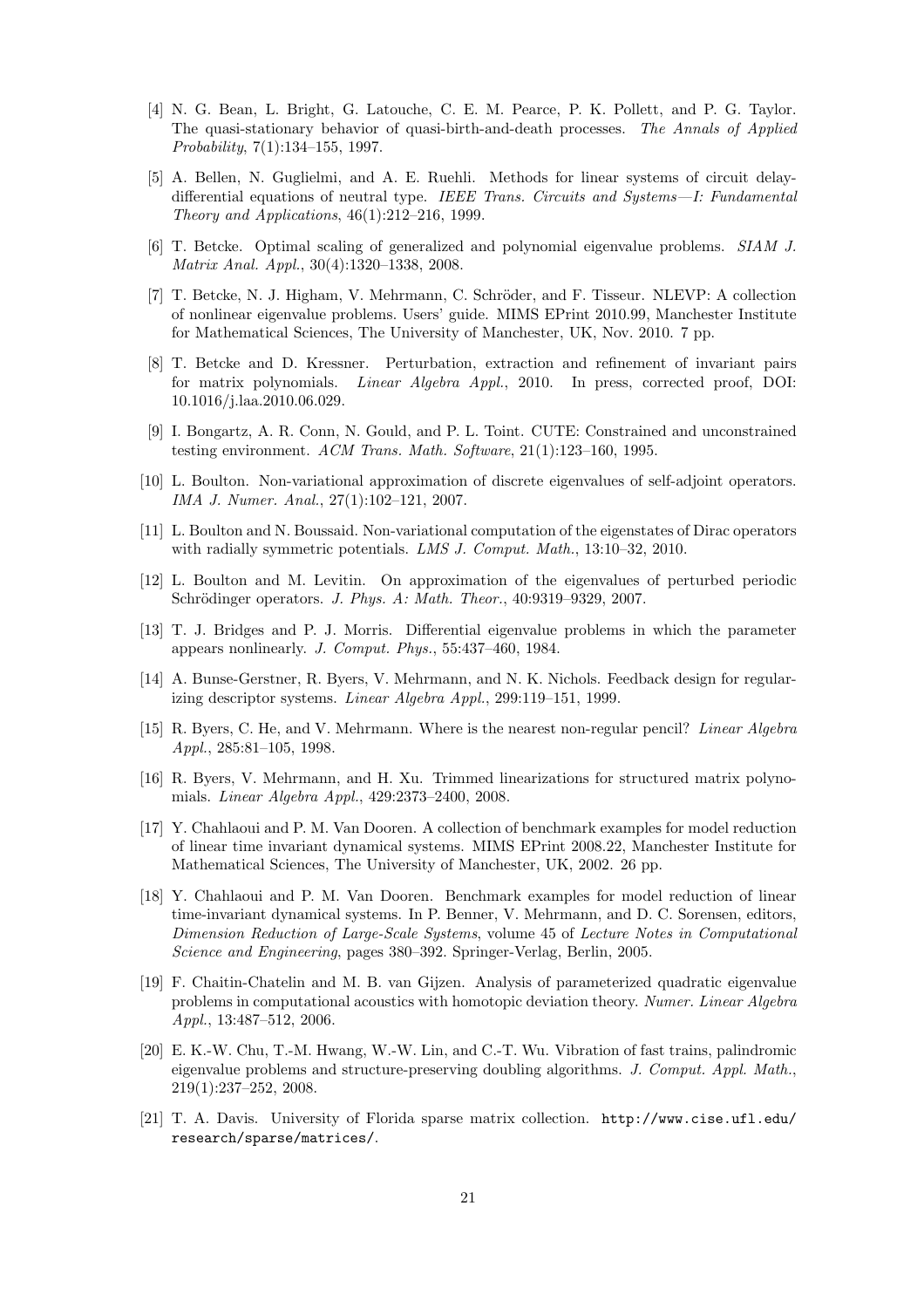- [22] T. A. Davis and Y. Hu. The University of Florida sparse matrix collection. Manuscript available at http://www.cise.ufl.edu/research/sparse/matrices/, 2010.
- [23] J.-P. Dedieu and F. Tisseur. Perturbation theory for homogeneous polynomial eigenvalue problems. Linear Algebra Appl., 358:71–94, 2003.
- [24] J. E. Dennis, Jr., J. F. Traub, and R. P. Weber. The algebraic theory of matrix polynomials. SIAM J. Numer. Anal., 13(6):831–845, 1976.
- [25] D. L. Donoho, A. Maleki, M. S. I. U. Rahman, and V. Stodden. Reproducible research in computational harmonic analysis. Computing in Science and Engineering, 11(1):8–18, 2009.
- [26] I. S. Duff, R. G. Grimes, and J. G. Lewis. Sparse matrix test problems. ACM Trans. Math. Software, 15(1):1–14, 1989.
- [27] R. J. Duffin. The Rayleigh-Ritz method for dissipative or gyroscopic systems. Q. Appl. Math., 18:215–221, 1960.
- [28] H. Faßbender, N. Mackey, D. S. Mackey, and C. Schröder. Structured polynomial eigenproblems related to time-delay systems. Electron. Trans. Numer. Anal., 31:306–330, 2008.
- [29] A. Feriani, F. Perotti, and V. Simoncini. Iterative system solvers for the frequency analysis of linear mechanical systems. Computer Methods Appl. Mech. Engrg., 190:1719–1739, 2000.
- [30] R. A. Frazer, W. J. Duncan, and A. R. Collar. Elementary Matrices and Some Applications to Dynamics and Differential Equations. Cambridge University Press, 1938. xviii+416 pp. 1963 printing.
- [31] I. Gohberg, P. Lancaster, and L. Rodman. *Matrix Polynomials*. Society for Industrial and Applied Mathematics, Philadelphia, PA, USA, 2009. ISBN 0-898716-81-8. xxiv+409 pp. Unabridged republication of book first published by Academic Press in 1982.
- [32] A. Gotts. Report regarding model reduction, model compaction research project. Manuscript, University of Nottingham, Feb. 2005.
- [33] N. I. M. Gould, D. Orban, and P. L. Toint. CUTEr and SifDec: A constrained and unconstrained testing environment, revisited. ACM Trans. Math. Software, 29(4):373–394, 2003.
- [34] L. Grammont, N. J. Higham, and F. Tisseur. A framework for analyzing nonlinear eigenproblems and parametrized linear systems. Linear Algebra Appl., 2010. doi:10.1016/j.laa.2009.12.038.
- [35] C.-H. Guo, N. J. Higham, and F. Tisseur. Detecting and solving hyperbolic quadratic eigenvalue problems. SIAM J. Matrix Anal. Appl., 30(4):1593–1613, 2009.
- [36] C.-H. Guo, N. J. Higham, and F. Tisseur. An improved arc algorithm for detecting definite Hermitian pairs. SIAM J. Matrix Anal. Appl., 31(3):1131–1151, 2009.
- [37] C.-H. Guo and W.-W. Lin. Solving a structured quadratic eigenvalue problem by a structurepreserving doubling algorithm. SIAM J. Matrix Anal. Appl., 2010. To appear.
- [38] K. P. Hadeler. Mehrparametrige und nichtlineare Eigenwertaufgaben. Arch. Rational Mech. Anal., 27(4):306–328, 1967.
- [39] D. J. Higham and N. J. Higham. MATLAB Guide. Society for Industrial and Applied Mathematics, Philadelphia, PA, USA, second edition, 2005. ISBN 0-89871-578-4. xxiii+382 pp.
- [40] N. J. Higham. Algorithm 694: A collection of test matrices in MATLAB. ACM Trans. Math. Software, 17(3):289–305, Sept. 1991.
- [41] N. J. Higham. Functions of Matrices: Theory and Computation. Society for Industrial and Applied Mathematics, Philadelphia, PA, USA, 2008. ISBN 978-0-898716-46-7. xx+425 pp.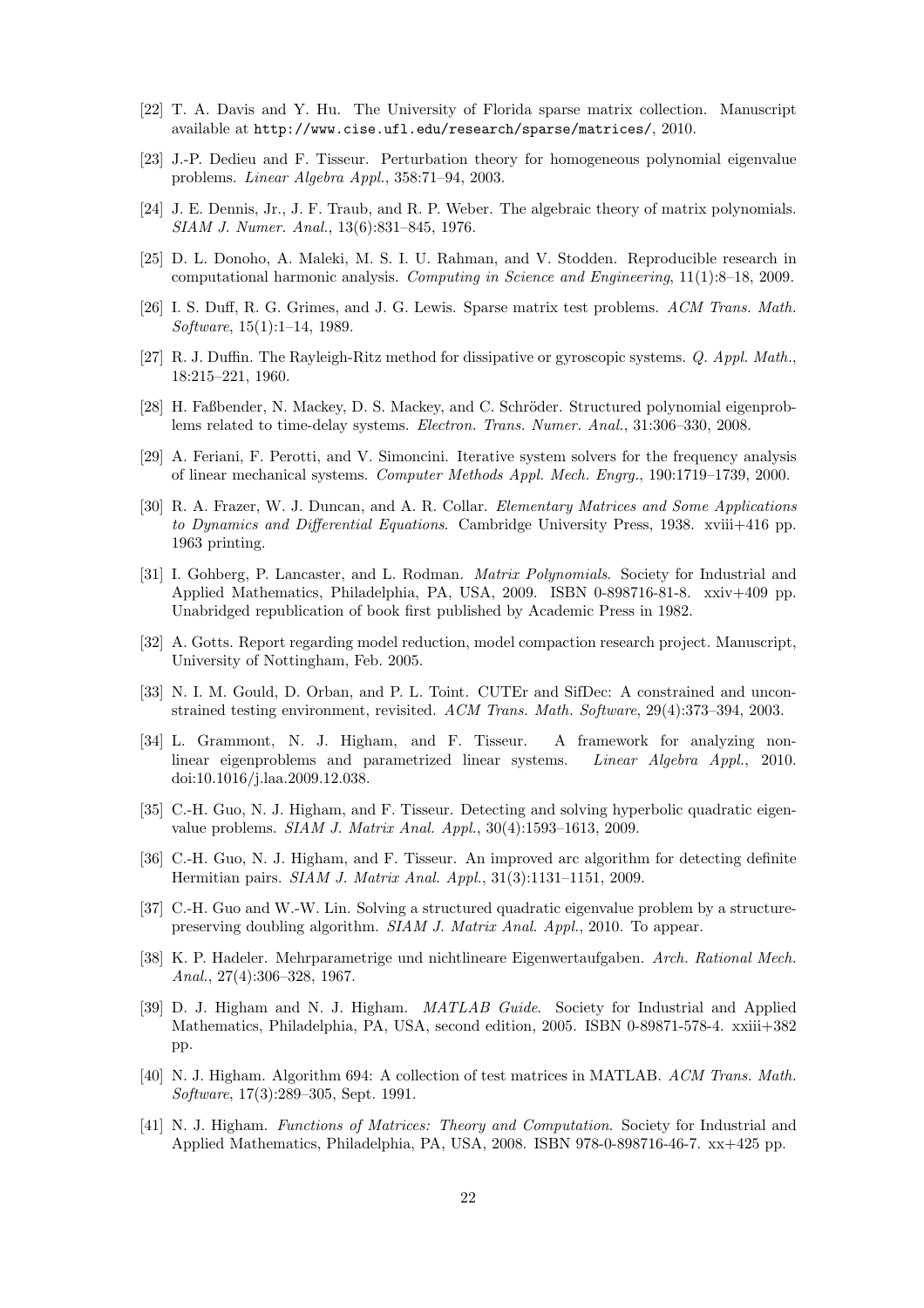- [42] N. J. Higham and H.-M. Kim. Numerical analysis of a quadratic matrix equation. IMA J. Numer. Anal., 20(4):499–519, 2000.
- [43] N. J. Higham, D. S. Mackey, and F. Tisseur. Definite matrix polynomials and their linearization by definite pencils. SIAM J. Matrix Anal. Appl., 31(2):478–502, 2009.
- [44] N. J. Higham, D. S. Mackey, F. Tisseur, and S. D. Garvey. Scaling, sensitivity and stability in the numerical solution of quadratic eigenvalue problems. Internat. J. Numer. Methods Eng., 73(3):344–360, 2008.
- [45] N. J. Higham and F. Tisseur. More on pseudospectra for polynomial eigenvalue problems and applications in control theory. Linear Algebra Appl., 351–352:435–453, 2002.
- [46] A. Hilliges. Numerische L¨osung von quadratischen Eigenwertproblemen mit Anwendung in der Schienendynamik. Diplomarbeit, TU Berlin, 2004.
- [47] A. Hilliges, C. Mehl, and V. Mehrmann. On the solution of palindromic eigenvalue problems. In P. Neittaanmäki, T. Rossi, S. Korotov, E. Oñate, J. Périaux, and D. Knörzer, editors, Proceedings of the European Congress on Computational Methods in Applied Sciences and Engineering (ECCOMAS 2004), Jyväskylä, Finland, 2004. http://www.mit.jyu. fi/eccomas2004/proceedings/proceed.html.
- [48] T.-M. Huang, W.-W. Lin, and J. Qian. Structure-preserving algorithms for palindromic quadratic eigenvalue problems arising from vibration of fast trains. SIAM J. Matrix Anal. Appl., 30(4):1566–1592, 2008.
- [49] X. Huang, Z. Bai, and Y. Su. Nonlinear rank-one modification of the symmetric eigenvalue problem. J. Comput. Math., 28(2):218–234, 2010.
- [50] I. C. F. Ipsen. Accurate eigenvalues for fast trains. SIAM News, 37(9):1–2, Nov. 2004.
- [51] T. Itoh. Damped vibration mode superposition method for dynamic response analysis. Earthquake Engrg. Struct. Dyn., 2:47–57, 1973.
- [52] E. Jarlebring. The Spectrum of Delay-Differential Equations: Numerical Methods, Stability and Perturbation. PhD thesis, TU Braunschweig, Institut Computational Mathematics, Carl-Friedrich-Gauß-Fakultät, 38023 Braunschweig, Germany, 2008.
- [53] E. Jarlebring, W. Michiels, and K. Meerbergen. A linear eigenvalue algorithm for the nonlinear eigenvalue problem. Report TW580, Katholieke Universiteit Leuven, Heverlee, Belgium, Oct. 2010. 25 pp.
- [54] L. Kaufman. Eigenvalue problems in fiber optic design. SIAM J. Matrix Anal. Appl., 28(1): 105–117, 2006.
- [55] T. R. Kowalski. Extracting a Few Eigenpairs of Symmetric Indefinite Matrix Pencils. PhD thesis, Department of Mathematics, University of Kentucky, Lexington, KY 40506, USA, 2000.
- [56] V. N. Kublanovskaya. Methods and algorithms of solving spectral problems for polynomial and rational matrices. Journal of Mathematical Sciences, 96(3):3085–3287, 1999.
- [57] Z. Kukelova, M. Bujnak, and T. Pajdla. Polynomial eigenvalue solutions to the 5-pt and 6-pt relative pose problems. In M. Everingham, C. Needham, and R. Fraile, editors, BMVC 2008: Proceedings of the 19th British Machine Vision Conference, volume 1, pages 565–574, September 2008.
- [58] P. Lancaster. Lambda-Matrices and Vibrating Systems. Pergamon Press, Oxford, 1966. ISBN 0-486-42546-0. xiii+196 pp. Reprinted by Dover, New York, 2002.
- [59] P. Lancaster and Rózsa. The spectrum and stability of a vibrating rail supported by sleepers. Computers Math. Applic., 31(4/5):201–213, 1996.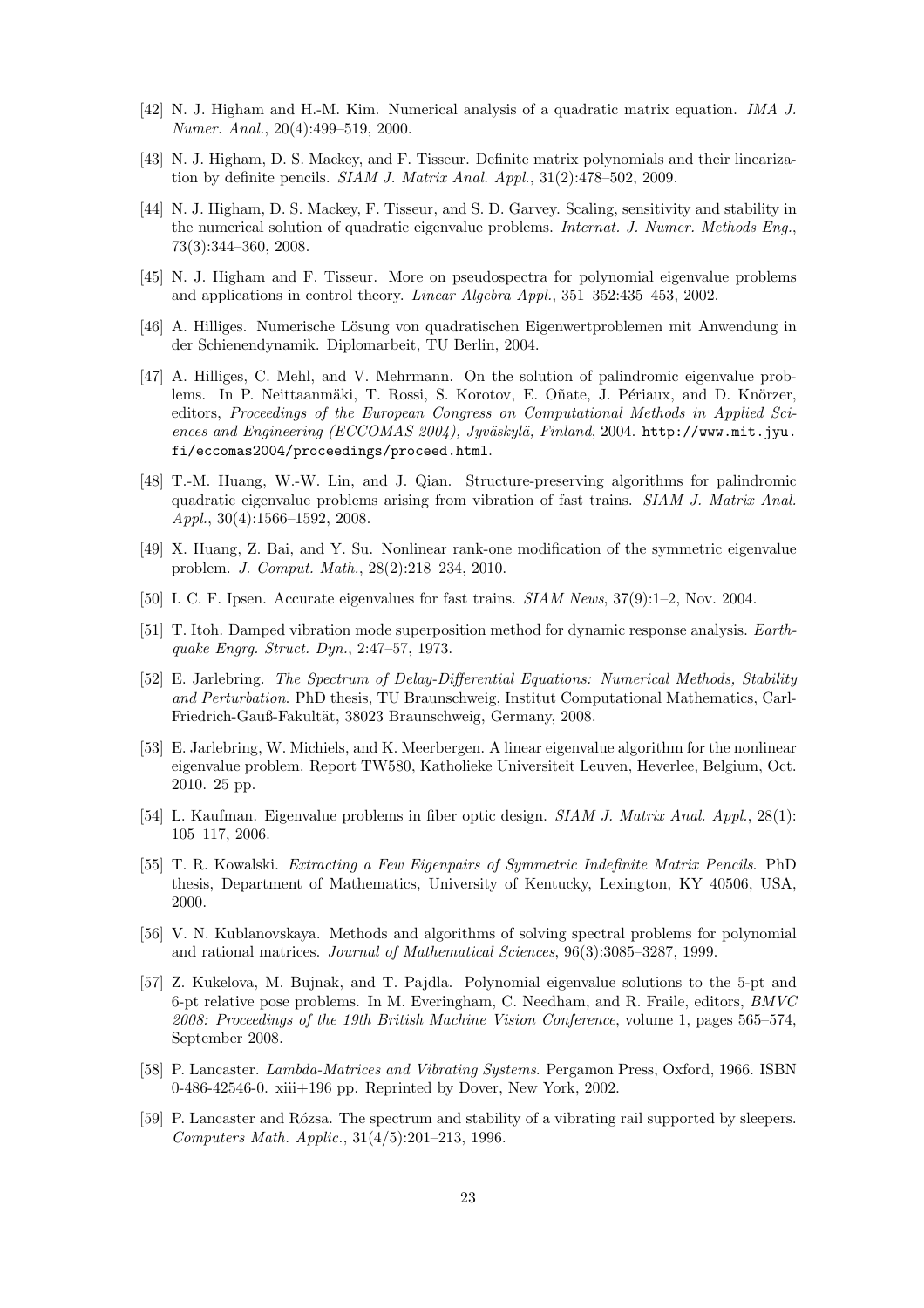- [60] P. Lancaster and I. Zaballa. Diagonalizable quadratic eigenvalue problems. Mechanical Systems and Signal Processing, 23(4):1134–1144, 2009.
- [61] R. J. LeVeque. Python tools for reproducible research on hyperbolic problems. Computing in Science and Engineering, 11(1):19–27, 2009.
- [62] B.-S. Liao. Subspace Projection Methods for Model Order Reduction and Nonlinear Eigenvalue Computation. PhD thesis, Department of Mathematics, University of California at Davis, 2007.
- [63] D. S. Mackey, N. Mackey, C. Mehl, and V. Mehrmann. Structured polynomial eigenvalue problems: Good vibrations from good linearizations. SIAM J. Matrix Anal. Appl., 28(4): 1029–1051, 2006.
- [64] D. Manocha. Solving systems of polynomial equations. IEEE Computer Graphics and Applications, 14(2):46–55, 1994.
- [65] A. S. Markus. Introduction to the Spectral Theory of Polynomial Operator Pencils. American Mathematical Society, Providence, RI, USA, 1988. ISBN 0-8218-4523-3. iv+250 pp.
- [66] Matrix Market. http://math.nist.gov/MatrixMarket/.
- [67] V. Mehrmann and H. Voss. Nonlinear eigenvalue problems: A challenge for modern eigenvalue methods. GAMM-Mitteilungen (GAMM-Reports), 27:121–152, 2004.
- [68] V. Mehrmann and D. Watkins. Polynomial eigenvalue problems with Hamiltonian structure. Electron. Trans. Numer. Anal., 13:106–118, 2002.
- [69] J. P. Meijaard, J. M. Papadopoulos, A. Ruina, and A. L. Schwab. Linearized dynamics equations for the balance and steer of a bicycle: A benchmark and review. Proc. Roy. Soc. London Ser. A, 463(2084):1955–1982, 2007.
- [70] B. Mičušík and T. Pajdla. Estimation of omnidirectional camera model from epipolar geometry. In IEEE Computer Society Conference on Computer Vision and Pattern Recognition (CVPR'03). IEEE Computer Society, Los Alamitos, CA, USA, 2003.
- [71] B. Mičušík and T. Pajdla. Simultaneous surveillance camera calibration and foot-head homology estimation from human detections. In IEEE Computer Society Conference on Computer Vision and Pattern Recognition (CVPR), San Francisco, USA, 2010.
- [72] S. A. Orszag. Accurate solution of the Orr–Sommerfeld stability equation. J. Fluid Mech., 50(4):689–703, 1971.
- [73] A. Ruhe. Algorithms for the nonlinear eigenvalue problem. *SIAM J. Numer. Anal.*, 10: 674–689, 1973.
- [74] S. I. Solov′ëv. Preconditioned iterative methods for a class of nonlinear eigenvalue problems. Linear Algebra Appl., 415:210–229, 2006.
- [75] A. Taylor and D. J. Higham. CONTEST: A controllable test matrix toolbox for MATLAB. ACM Trans. Math. Software, 35(4), 2009.
- [76] B. Thaller. *The Dirac Equation*. Springer-Verlag, Berlin, 1992.
- [77] F. Tisseur. Backward error and condition of polynomial eigenvalue problems. Linear Algebra Appl., 309:339–361, 2000.
- [78] F. Tisseur, S. D. Garvey, and C. Munro. Deflating quadratic matrix polynomials with structure preserving transformations. Linear Algebra Appl., 2010. In press, corrected proof, DOI: 10.1016/j.laa.2010.06.028.
- [79] F. Tisseur and N. J. Higham. Structured pseudospectra for polynomial eigenvalue problems, with applications. *SIAM J. Matrix Anal. Appl.*,  $23(1):187-208$ ,  $2001$ .